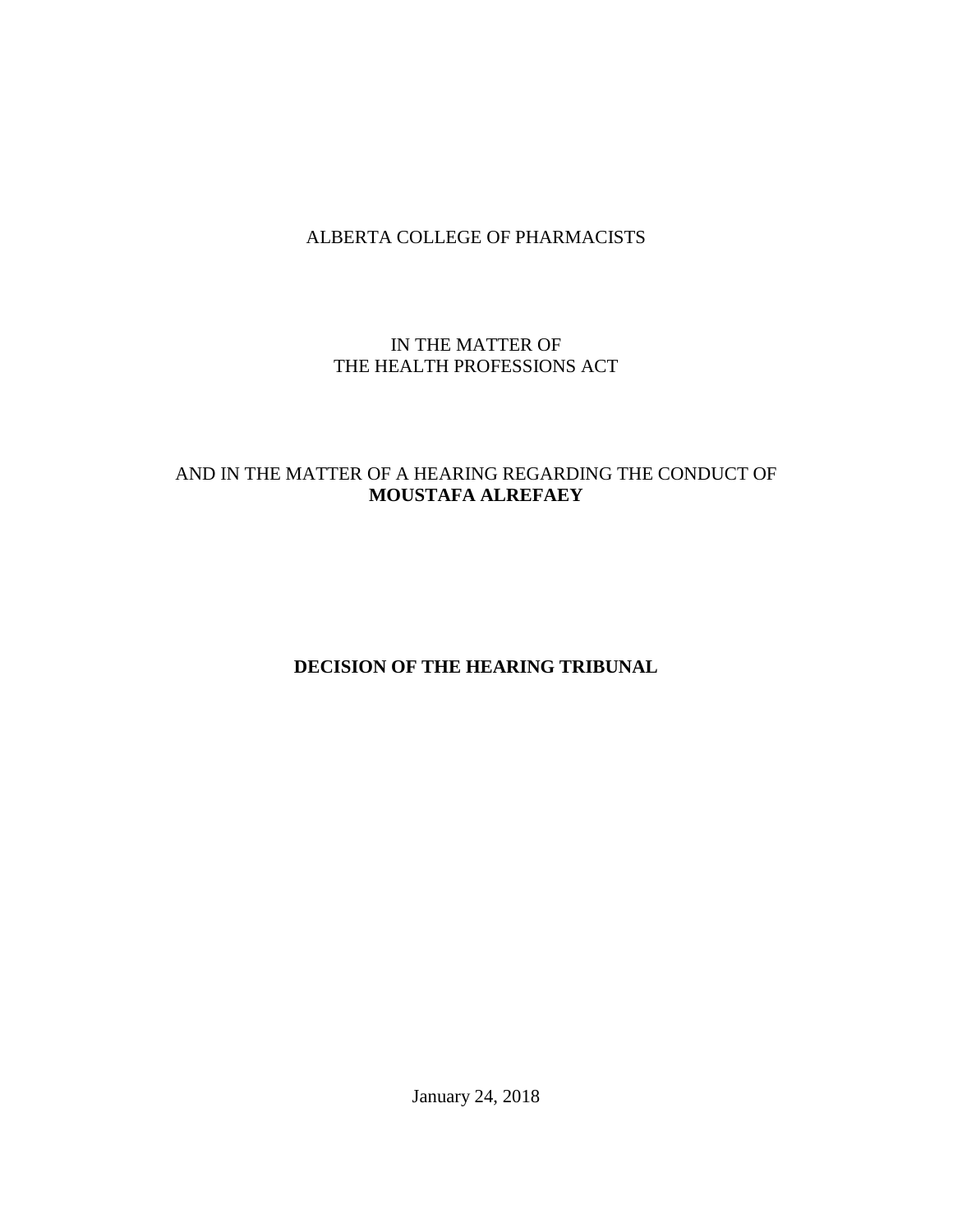## **I. INTRODUCTION**

The Hearing Tribunal held a hearing into the conduct of Moustafa Alrefaey. In attendance on behalf of the Hearing Tribunal were: Kevin Kowalchuk, Pharmacist (Chair), Gillian Hansen, Pharmacist, Tanner Bengry, Pharmacist and Nancy Brook, public member. Katrina Haymond acted as independent legal counsel to the Hearing Tribunal.

In attendance at the hearing were James Krempien, Complaints Director for the Alberta College of Pharmacists ("ACP") and Craig Boyer and Annabritt Chisholm (student-at-law), legal counsel for the Complaints Director. The member, Mr. Moustafa Alrefaey, attended along with his legal counsel Ken Fitz and Jessica Kruhlak.

The hearing was originally scheduled to proceed on August 23, 2016. However, the hearing was adjourned at Mr. Alrefaey's request until April 13, 2017. Mr. Alrefaey requested and was granted a further adjournment. The hearing was re-scheduled and took place on September 13 and September 18, 2017 at the second floor conference center, 8215-112 Street NW, Edmonton, Alberta. The hearing was held under the terms of Part 4 of the *Health Professions Act* (the "HPA").

# **II. PRELIMINARY AND JURISDICTIONAL ISSUES**

There were no objections to the composition of the Hearing Tribunal.

At the outset of the hearing, Mr. Boyer indicated that he was aware that Mr. Alrefaey was making an application to close the hearing, and that the Complaints Director did not object given that the personal health information of patient [the complainant] would be discussed during the hearing.

Mr. Fitz then indicated that he was making an application on behalf of Mr. Alrefaey to close the hearing pursuant to s. 78(1) of the HPA. Mr. Fitz indicated that Mr. Alrefaey has been charged criminally, and that the criminal trial is scheduled to proceed in April of 2018. He requested that the hearing be closed pursuant to s.  $78(1)(a)(i)$  of the HPA, because of probable prejudice to the prosecution of an offence.

The Hearing Tribunal adjourned to deliberate and then advised the parties that the application to close the hearing was granted. Although there is a presumption that hearings held under Part 4 of the HPA will be held in public, there are circumstances where the presumption is outweighed by other factors. The Hearing Tribunal agreed with the submission by the parties that the hearing should be closed to the public, given that the evidence will include a consideration of [the complainant]'s personal health information. In addition, the Hearing Tribunal agreed that the hearing should be closed, so as not to prejudice Mr. Alrefaey's rights in the criminal trial that is scheduled to proceed in 2018.

The Hearing Tribunal notes that although the application to close the hearing is granted, members of the public will be nevertheless be able to obtain a copy of the Hearing Tribunal's written decision in accordance with s. 85 of the HPA. However, members of the public will not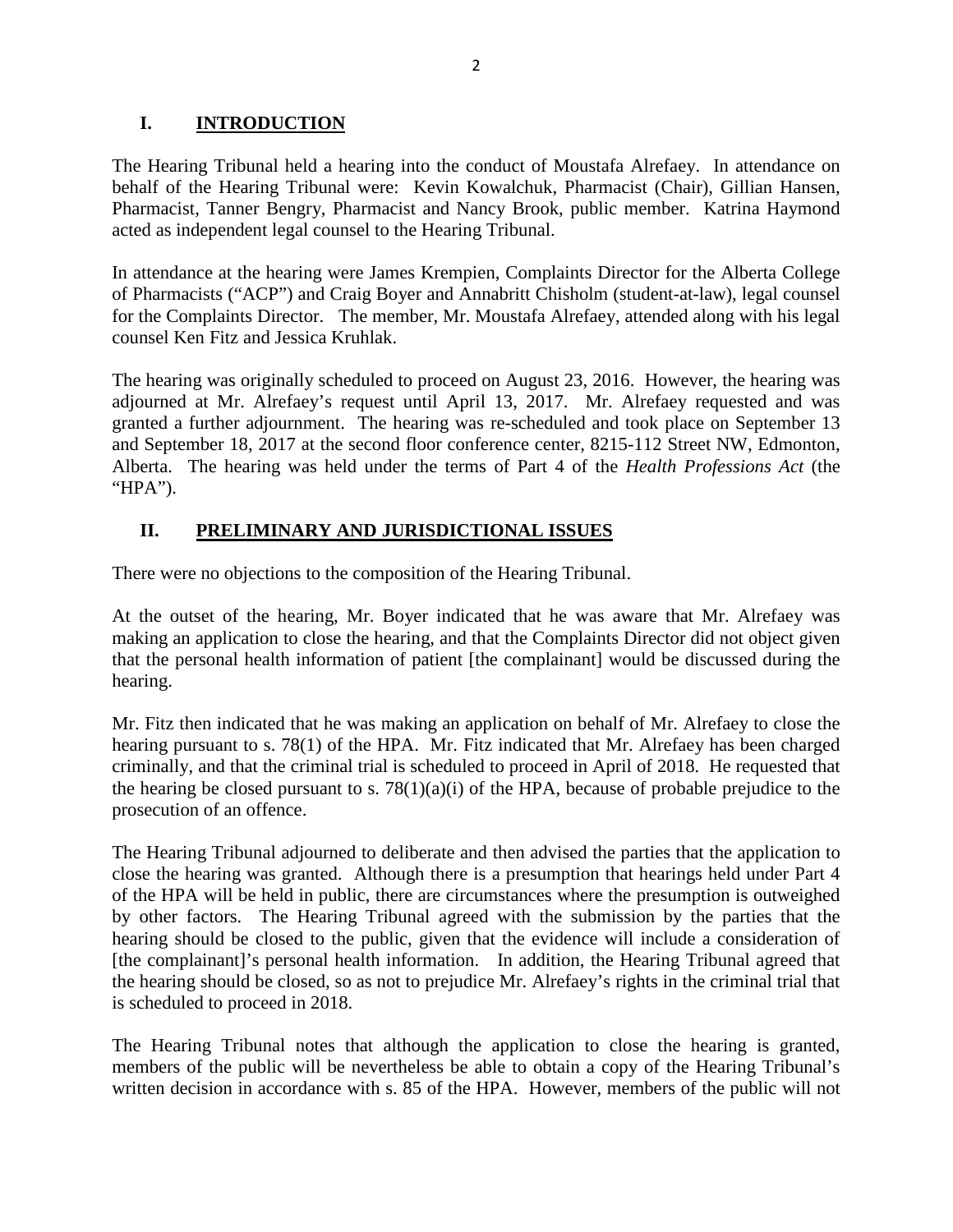be able to access the transcripts of the hearing. This strikes the appropriate balance between concern for patient privacy, the potential prejudice to Mr. Alrefaey's rights in the criminal proceedings, and the public's interest in transparency of discipline proceedings conducted pursuant to Part 4 of the HPA.

# **III. ALLEGATIONS**

The allegations against Mr. Alrefaey were set out in the Notice of Hearing dated April 3, 2017, and were as follows:

## IT IS ALLEGED THAT:

- 1. On February 2, 2016, [the complainant] attended Mell Pharmacy (License #2917) in Calgary, Alberta with a new prescription for Cipralex and melatonin. You are the owner and licensee of Mell Pharmacy and were the pharmacist on duty when [the complainant] attended at the pharmacy.
- 2. At your suggestion, [the complainant] entered the pharmacy's private counseling room with you and the door was closed.
- 3. In response to questioning by you, [the complainant] indicated that she had a history of back pain and you suggested a medicated cream with 10% diclofenac, 2% cyclobenzaprine, and 2% lidocaine cream to be applied topically to treat the back pain.
- 4. You left the counseling room and returned with a small amount of the diclofenac medicated cream. After further discussion, you offered to show [the complainant] how to apply the medicated cream and asked her to lie down on the examination table with the door closed.
- 5. After [the complainant] laid down on the examination table, you pulled up [the complainant]'s shirt and applied the medicated cream to her mid to lower back.
- 6. You then lowered [the complainant]'s leggings and underwear below her buttocks and touched her hips and buttocks without proper notice to [the complainant] and without obtaining consent from [the complainant]
- 7. You then provided the remaining diclofenac cream and bottle of melatonin pills to [the complainant] free of any charge to her.
- 8. You did not properly "prescribe" or "dispense" the diclofenac cream on February 2, 2016 and there was no prescription received or written by you for this Schedule 1 medication and no proper documentation of the prescribing and dispensing activities were made in a timely and appropriate manner.
- 9. These actions by you constituted a serious boundary violation in placing [the complainant] in a closed counseling room and then partially disrobing her and placing your hands on her, followed by inappropriate touching and clothing removal without the informed and express consent of [the complainant]

#### IT IS ALLEGED THAT your conduct in these matters:

- a. Undermined the integrity of the profession'
- b. Was contrary to accepted pharmacist practice and ethical standards;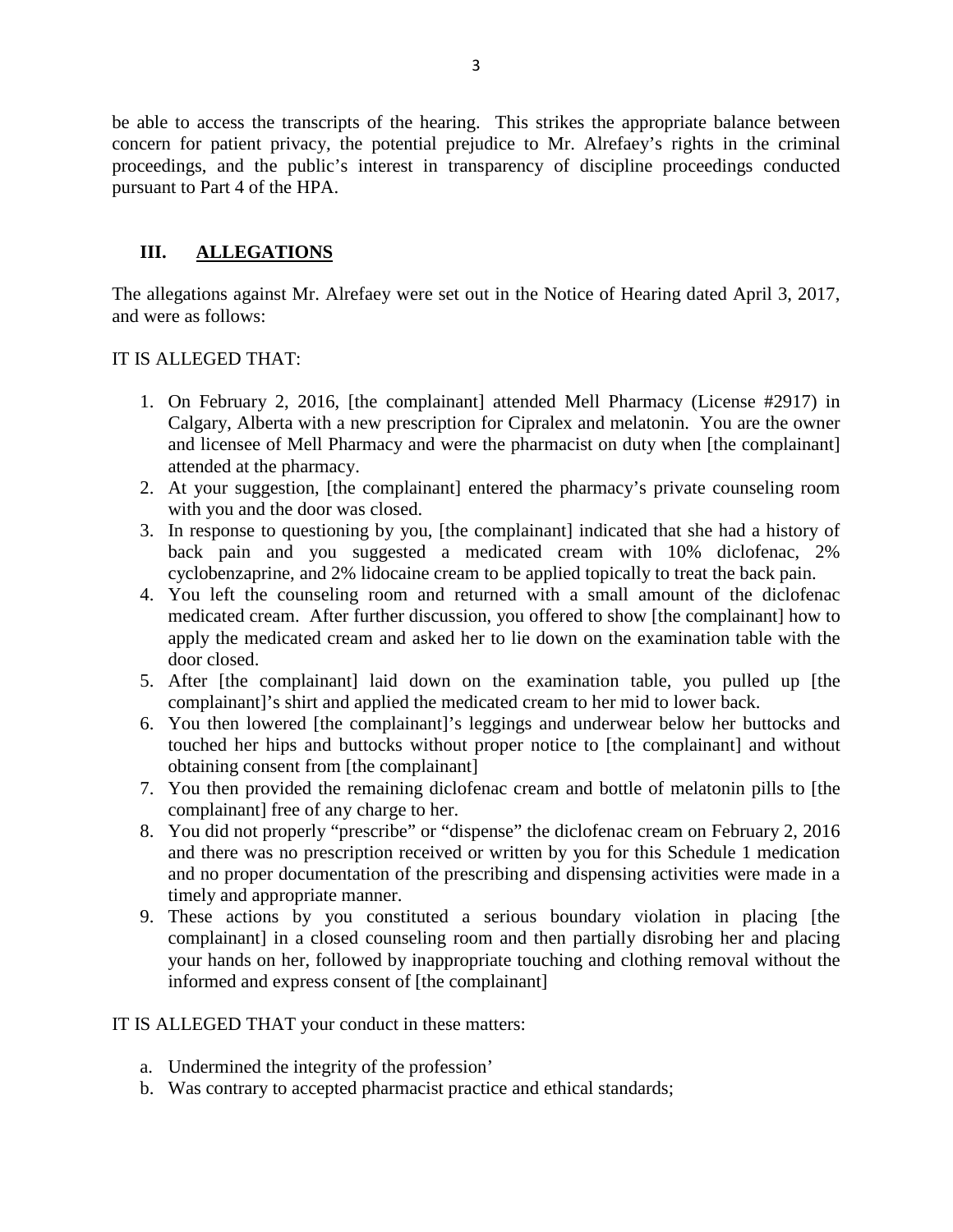- c. Was a serious personal boundary violation of your patient;
- d. Did not take sufficient and reasonably expected precautions to care for your patient;
- e. Showed a serious disregard of your duties as a pharmacist to your patient, the Alberta College of Pharmacists and to the public which relies upon the integrity and competence of pharmacists as members of a self-regulating profession.

### **IV. OPENING STATEMENTS**

Mr. Boyer made a brief opening statement on behalf of the Complaints Director. Mr. Boyer indicated that this matter arises out of events that occurred on February 2, 2016, at Mr. Alrefaey's pharmacy in Calgary. He indicated that he intended to call Mr. Krempien who would explain how the complaint came to the attention of the ACP, how the investigation was undertaken, and his determination that the matter should be referred to a hearing. He also intended to call [the complainant], who was the patient involved in the incident. Finally, he intended to call Dale Cooney, Deputy Registrar, who provided some information to the Calgary Police Service ("CPS") in response to an inquiry about the Standards of Practice in response to a complaint [the complainant] made to the CPS.

Mr. Fitz also provided a brief opening statement on behalf of Mr. Alrefaey. Mr. Fitz indicated that the matter concerns the attendance of a young female patient on Mr. Alrefaey in February of 2016. She will testify that she has never filed a complaint with the ACP regarding the allegations that she makes. She did call the CPS shortly thereafter and alleged that there was an inappropriate touching of her which led the CPS to charge Mr. Alrefaey criminally. The CPS contacted the ACP during its investigation, which led the ACP to initiate and conduct an investigation. Mr. Fitz explained that Mr. Alrefaey is originally from Egypt where he practiced as a pharmacist before coming to Canada in around 2010 or 2011 time period. He owns his own pharmacy and is married with children.

Mr. Fitz indicated that the patient was 19 at the time of the incident, was on social services, and had a young family. On the occasion in question, she attended on the pharmacy for a prescription for an anti-depressant, anti-anxiety medication, and a recommendation for Melatonin. Mr. Fitz indicated that the evidence will establish that the pharmacy is very small, and that [the complainant] and Mr. Alrefaey went to the consulting room to discuss the medication and her anxiety and sleep issues, which gave rise to the application of the 10% Diclofenac, 2% Cyclobenzaprine, and 2% Lidocaine cream.

Mr. Fitz stated that a number of issues were not in dispute: the patient consented to go into the counseling room, was counseled with respect to the Cipralex medication, advised Mr. Alrefaey that she experienced back pain, and that Mr. Alrefaey suggested the 10% Diclofenac, 2% Cyclobenzaprine, and 2% Lidocaine cream might assist.

The issues in dispute revolve around whether Mr. Alrefaey lowered [the complainant]'s pants and applied cream to her butt and hips, which Mr. Alrefaey categorically denies.

Mr. Alrefaey's position is that the ACP's investigation was flawed, and that the errors that were made led to the matter being referred to a hearing.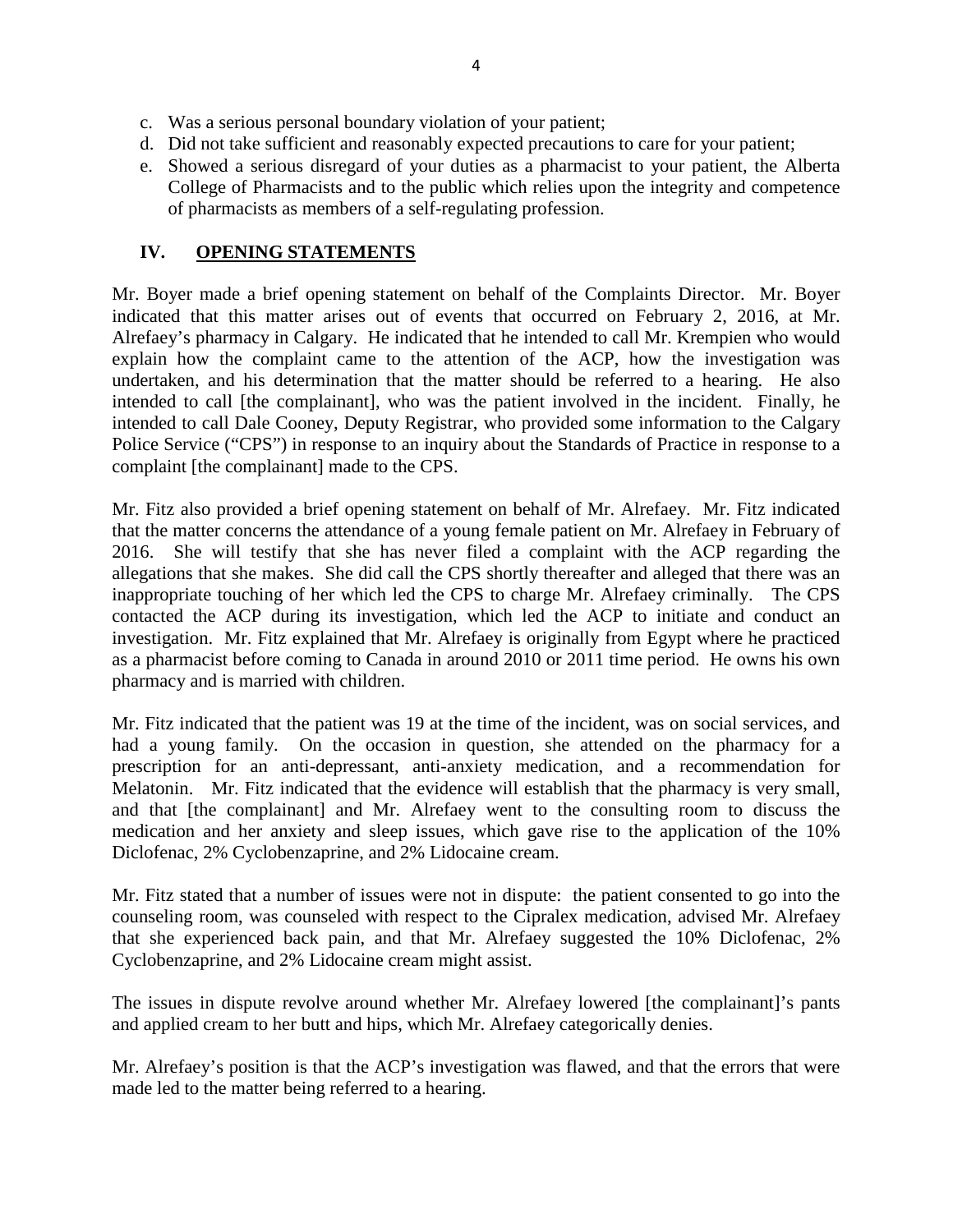Mr. Fitz submitted that after hearing the evidence, the Hearing Tribunal would have to consider three issues: (1) whether a pharmacist can apply a Schedule 1 medicated cream to the back of a patient who consents to the application (2) whether a prescribing pharmacist can give a sample to a patient without writing a prescription and (3) whether the labeling and charting were adequate in the circumstances of this matter.

## **V. EVIDENCE**

#### **Exhibits**

The following Exhibits were entered at the hearing:

- Exhibit #1 First Notice of Hearing, dated May 12, 2016
- Exhibit #2 Letter from s. 65 Committee to M. Alrefaey and J. Krempien, dated March 30, 2016
- Exhibit #3 Section 65 Committee Decision, dated April 7, 2016
- Exhibit #4 Standstill Agreement, dated May 31, 2016
- Exhibit #5 Hearing Tribunal letter to K. Fitz and D. Jardine, dated March 27, 2017
- Exhibit #6 Second Notice of Hearing, dated April 3, 2017
- Exhibit #7 Complaint Admittances, dated March 17 and 14, 2016
- Exhibit #8 Complaint Referral Form, dated March 17, 2016
- Exhibit #9 Memo from J. Krempien, dated March 17, 2016
- Exhibit #10 Email exchange between K. Kalyta and M. Alrefaey, dated March 17, 2016
- Exhibit #11 Email from M. Ruark to D. Cooney, dated March 17, 2016
- Exhibit #12 Memo from J. Krempien, dated March 21, 2016 re: meeting with M. Alrefaey, Written Statement from M. Alrefaey, Patient Records, Photographs taken by J. Krempien during site visit
- Exhibit #13 Memo from J. Krempien, dated March 21, 2016 re: meeting with [the complainant]
- Exhibit #14 Memo from J. Krempien, dated March 21, 2016 re: meeting with M. Alrefaey
- Exhibit #15 Memo from J. Krempien, dated April 11, 2016
- Exhibit #16 D. Cooney letter to Det. Ruark, dated March 31, 2016
- Exhibit #17 Alberta College of Pharmacists, Code of Ethics
- Exhibit #18 Alberta College of Pharmacists, Standards of Practice for Pharmacists
- Exhibit #19 Pharmacy Diagram
- Exhibit #20 Investigation Report, April 18, 2016
- Exhibit #21 Memo, April 14, 2016
- Exhibit #22 Witness Statement
- Exhibit #23 Four photographs
- Exhibit #24 Letter, dated November 3, 2014
- Exhibit #25 Prescription transactions

#### **Witnesses**

The following witnesses were called to testify: James Krempien, Complaints Director for the ACP, [the complainant], and Moustafa Alrefaey.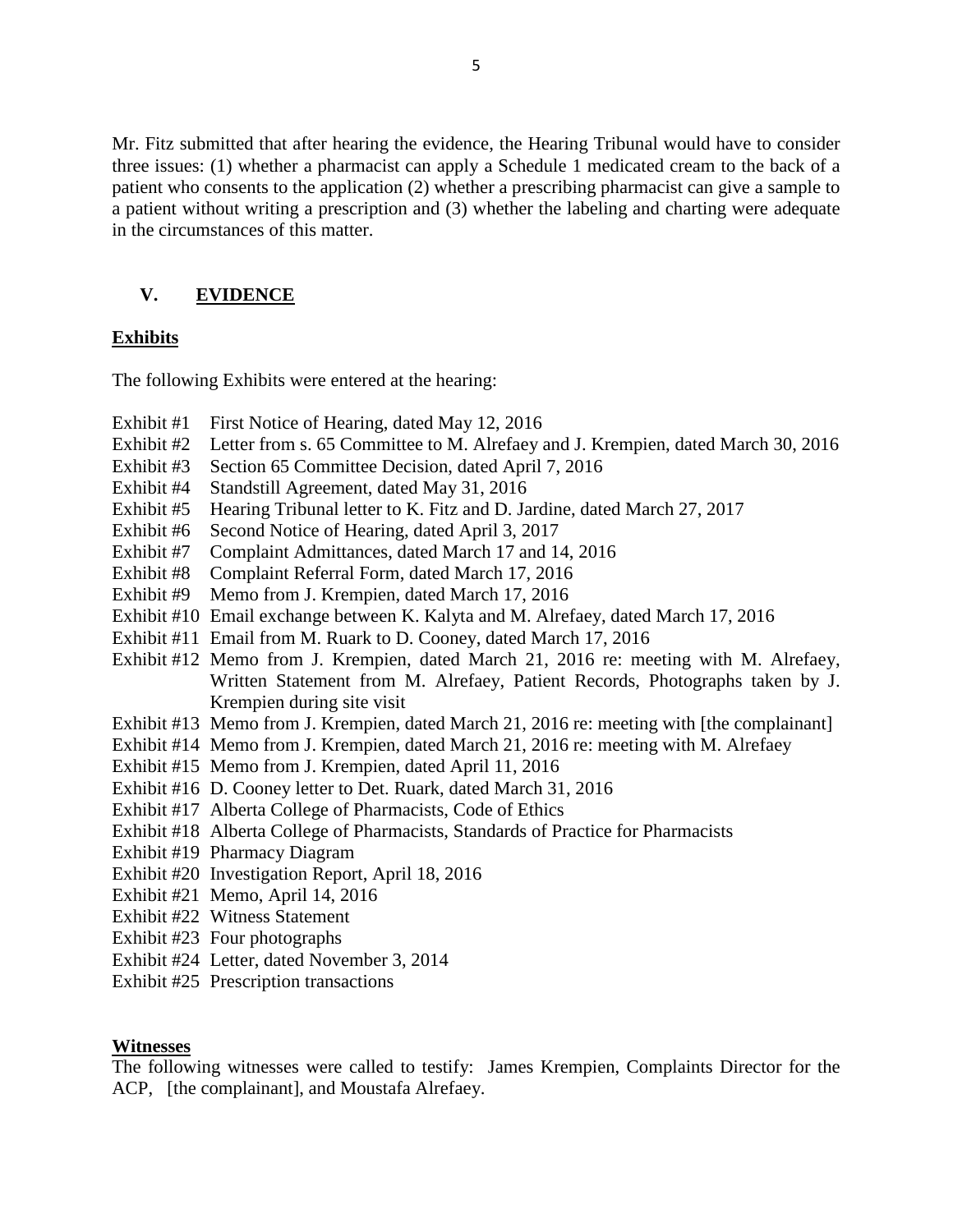## **James Krempien, Complaints Director**

Mr. Krempien has been the Complaints Director at the College for nine years. He was licensed with the Alberta Pharmaceutical Association in 1991, then worked as a pharmacist with the Canadian Armed Forces until 1999. He worked at Coop and Canada Safeway, before taking the position as Complaints Director with the College in 2008.

Mr. Krempien provided background information with respect to the events leading up to the Notice of Hearing being issued. He also summarized the contents of Exhibits 1-18.

- Exhibit 1
	- o Identification of the original Notice of Hearing in the matter.
- Exhibit  $2 & 3$ 
	- o A letter and decision submitted by the committee appointed under Section 65 of the Health Professions Act to apply conditions onto the practice of Mr. Alrefaey pending the outcome of the hearing due to the seriousness of the allegations.
- Exhibit 4
	- o The details of the Stand-Still Agreement between Mr. Alrefaey and the Alberta College of Pharmacists. A joint agreement, whereby a request for an adjournment to a later date of the Hearing, Mr. Alrefaey would agree to certain terms of the condition of that delay.
- Exhibit 5
	- o A letter written on behalf of the Hearing Tribunal panel granting an adjournment of this hearing.
- Exhibit 6
	- o A revised Notice of Hearing, rescheduling the matter from August the 23, 2016 to April 13, 2017.
- Exhibit 7
	- o Completed Complaint Admittance Forms by Jim Krempien. Mr. Krempien recounted a summary of conversations held between himself and the CPS.
- Exhibit 8
	- o Completed Complaint Referral Form. Documentation of information received of the particulars in the matter and used as the basis of the complaint. Mr. Krempien confirmed that his name is on the Complaint Referral Form since he initiated the complaint.
- Exhibit 9
	- o Internal memo outlining that an investigation will be conducted under Section 56 of the Health Professions Act and that Jim Krempien self-assigned himself as the investigator.
- Exhibit 10
	- o Email exchange between the Alberta College of Pharmacists and Jim Krempien notifying Mr. Alrefaey of the information received from the CPS that he had been charged with sexual assault under the Criminal Code for actions that occurred within his pharmacy. As a consequence of the information received from the CPS an investigation by the college would occur, with a request for a written response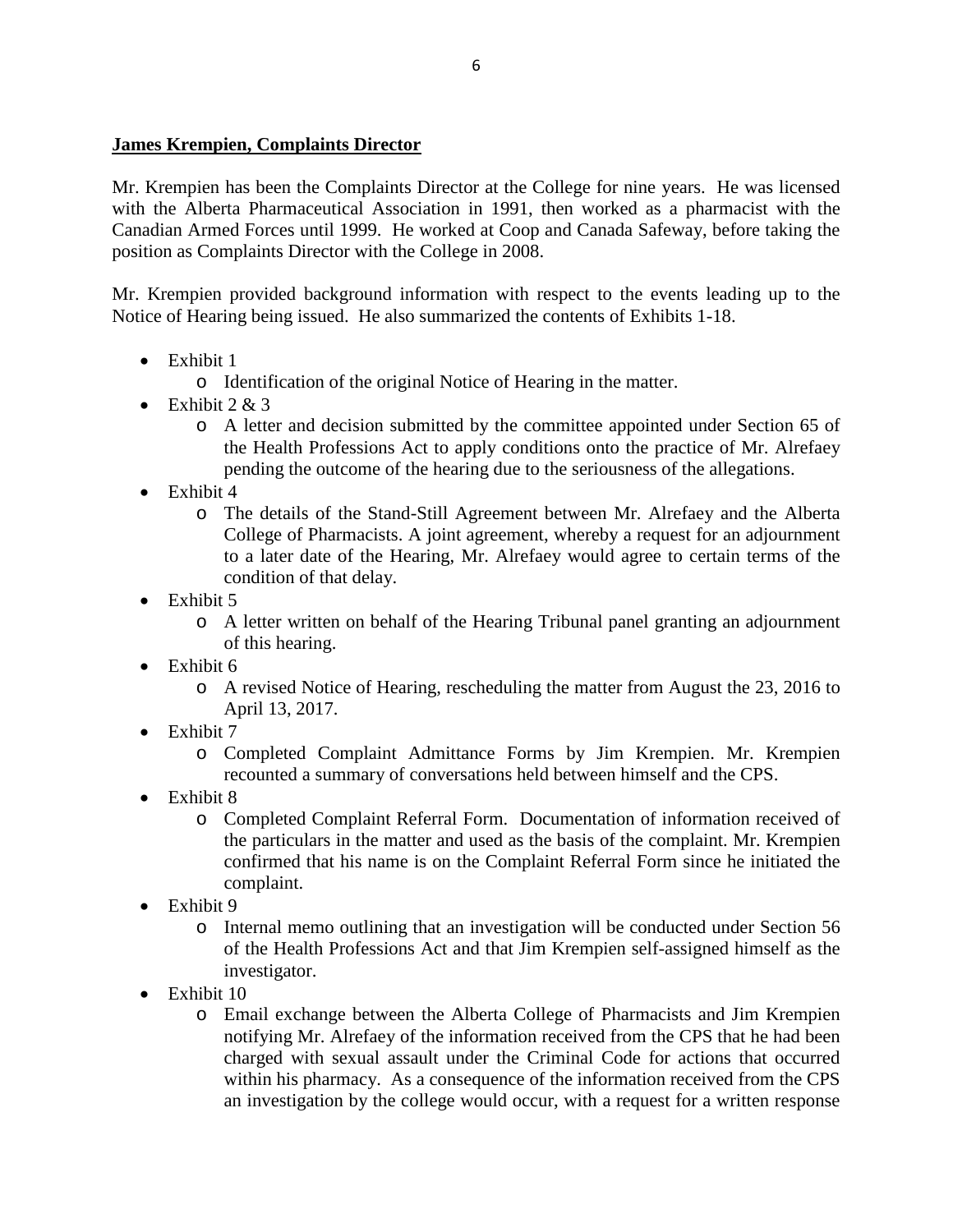to the allegations by Mr. Alrefaey and that a scheduled visit to the pharmacy as part of the investigation would take place.

- Exhibit  $11 & 16$ 
	- o Email exchange between Mr. Cooney, Deputy Registrar of the Alberta College of Pharmacists and Det. Ruark of the CPS, outlining the details of the sexual assault complaint received by the CPS. Within the communication a request by the CPS was made inquiring whether the actions of Mr. Alrefaey were within the scope of his duties as a pharmacist and whether his actions breach the Code of Ethics, Standards of Practice of the Alberta College of Pharmacists and any Alberta legislation governing the Alberta College of Pharmacists?
- Exhibit 12
	- o Included the written summary, by Jim Krempien, of the meeting held with Mr. Alrefaey at his pharmacy, a written statement provided by Mr. Alrefaey during the same interview, copies of the patient record of [the complainant] and a series of photographs of the pharmacy and medical clinic, specifically depicting the pharmacy dispensary location within the medical clinic and pictures of the consultation room within which the allegation occurred.
- Exhibit 13
	- o Typed transcript of the audio recording of the phone interview conducted with [the complainant] by Jim Krempien.
- Exhibit 14
	- o Summary of the phone conversation with  $\blacksquare$ , pharmacy intern at Mell Pharmacy, respective the events that allegedly took place on February 2, 2016 and the potential role of a chaperone she would undertake as per the conditions set out of the Section 65 Committee.
- Exhibit 15
	- o Summary of the phone conversation between Jim Krempien and Mr. Alrefaey in follow up to an e-mail Mr. Alrefaey received from the Alberta College of Pharmacists registration manager.
- Exhibits  $17 < 18$ 
	- o Are excerpts from Code of Ethics and the Standards of Practice relating to the provisions identified in the Notice of Hearing.

Further to the testimony respective Exhibits 1 to 18, Mr. Boyer asked Mr. Krempien to comment to the Schedule 1 cream, 10% Diclofenac, 2% Cyclobenzaprine, 2% Lidocaine, involved in the allegation. Mr. Krempien referenced Standards  $14 \& 18$  and confirmed the absence of any documentation respective the application of the cream to [the complainant] and consent being provided by [the complainant] in the patient record, despite verbal confirmation of the application of the cream offered to Mr. Krempien during the interview by Mr. Alrefaey.

On cross-examination Mr. Krempien was asked questions respective the contents of Exhibits  $19 - 22$ .

- Exhibit 19
	- o Detailed pharmacy diagram depicting the pharmacy layout and the consultation room location within the medical clinic as related to the location of the allegations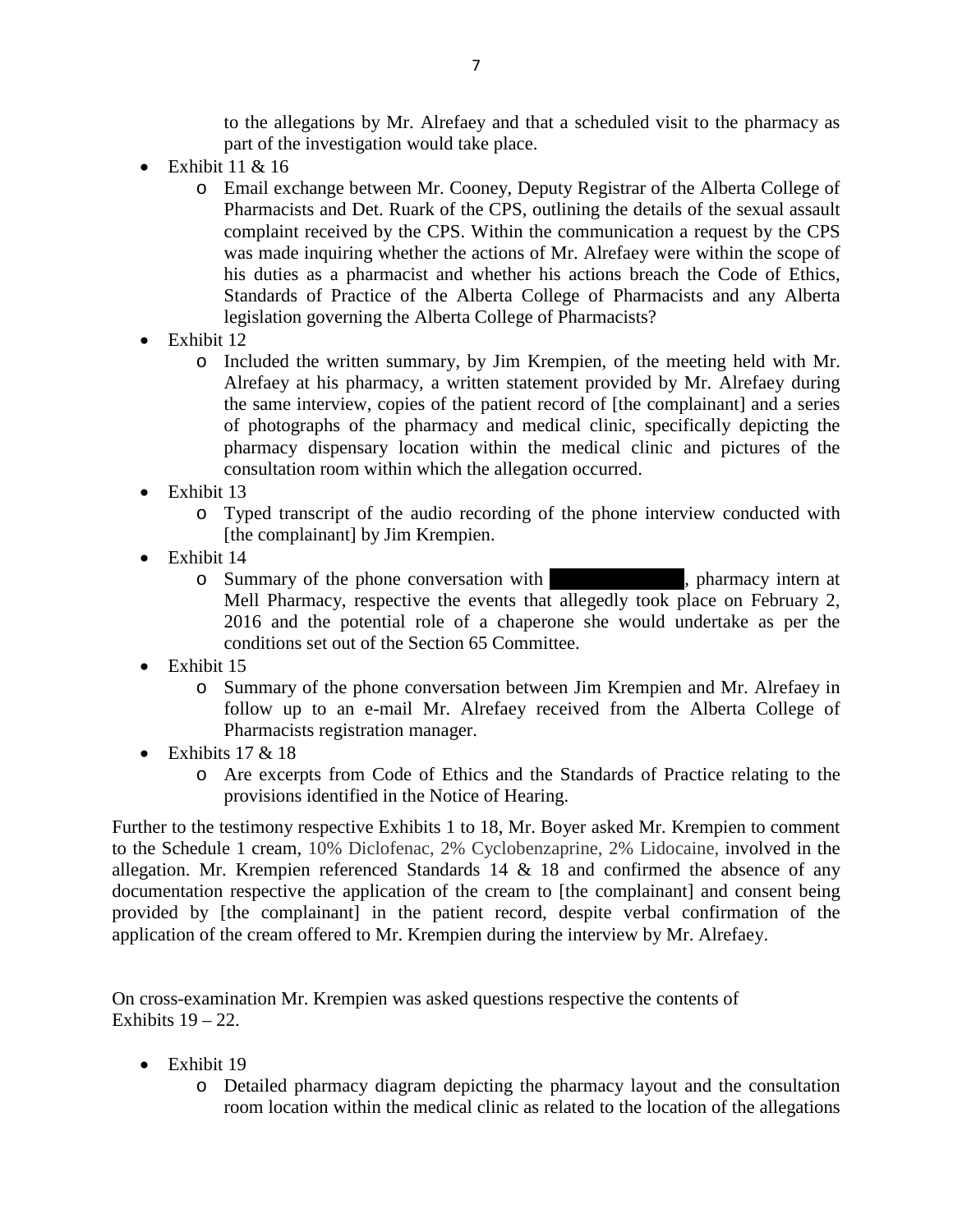of the Notice of Hearing. With the exception of Mr. Alrefaey,  $\alpha$  and the medical clinic receptionist, Mr. Krempien was unable to confirm if there were other individual within the pharmacy and medical clinic at the time of the allegations.

- Exhibit 20
	- o Mr. Krempien was asked how he was able to come to the conclusion within his investigation report that Mr. Alrefaey committed a serious boundary violation based on the report received from the CPS, when in actuality they simply charged Mr. Alrefaey and at this point have not reached any conclusion whether or not a sexual assault had occurred. Mr. Krempien responded that he was not aware of the criminal relevance, but rather that the CPS had detained Mr. Alrefaey and charged him with sexual assault. Questions were also presented to Mr. Krempien as to how he established in his report that the crown concluded that a sexual assault had occurred, when in fact no conclusions have been reach yet but rather there is sufficient evidence to warrant it being referred to a trial. Mr. Krempien responded that the court may not have yet come to a decision but with the referral to a trial, the Crown had. Mr. Krempien was questioned whether he interviewed the medical clinic receptionist or the physician that were working the evening of the alleged incident. Mr. Krempien responded no to both.
- Exhibit 21
	- o Mr. Krempien was asked what were his specific concerns that any misconduct occurred, when [the complainant] did consent to go into the consultation room and have Mr. Alrefaey obtain the medicated cream, while lying face down on the medical examination table, consented to having her shirt lifted to expose her middle and lower back for the purpose of having Mr. Alrefaey apply the medicated cream to her central, middle and central lower back. Mr. Krempien indicated that [the complainant] reported that she was nervous about her situation, and even though she consented to events described above, [the complainant] said she did not provide consent or was given the opportunity to provide consent to Mr. Alrefaey lowering her leggings or underwear or to permit the touching of her hips and butt by him.
	- o Further questions where presented to Mr. Krempien's investigation as to whether Mr. Alrefaey did in fact contravened the Standards of Practice or other legislation by providing a sample of a Schedule 1 medication, where there is no legislation that prohibits this activity. Mr. Krempien replied that while there is nothing specific in the legislation framework that prevents providing something for free or a sample, there are requirements that an authorized person in providing and administering a schedule 1 product must adhere to such as a formal prescription that must be prepared and documented first.
- Exhibit 22
	- o Mr. Krempien was questioned as to the reasons for the absence of the second page of the written police statement that [the complainant] provided the CPS. Mr. Krempien's response was that he was provided two carbon copies of the same statement.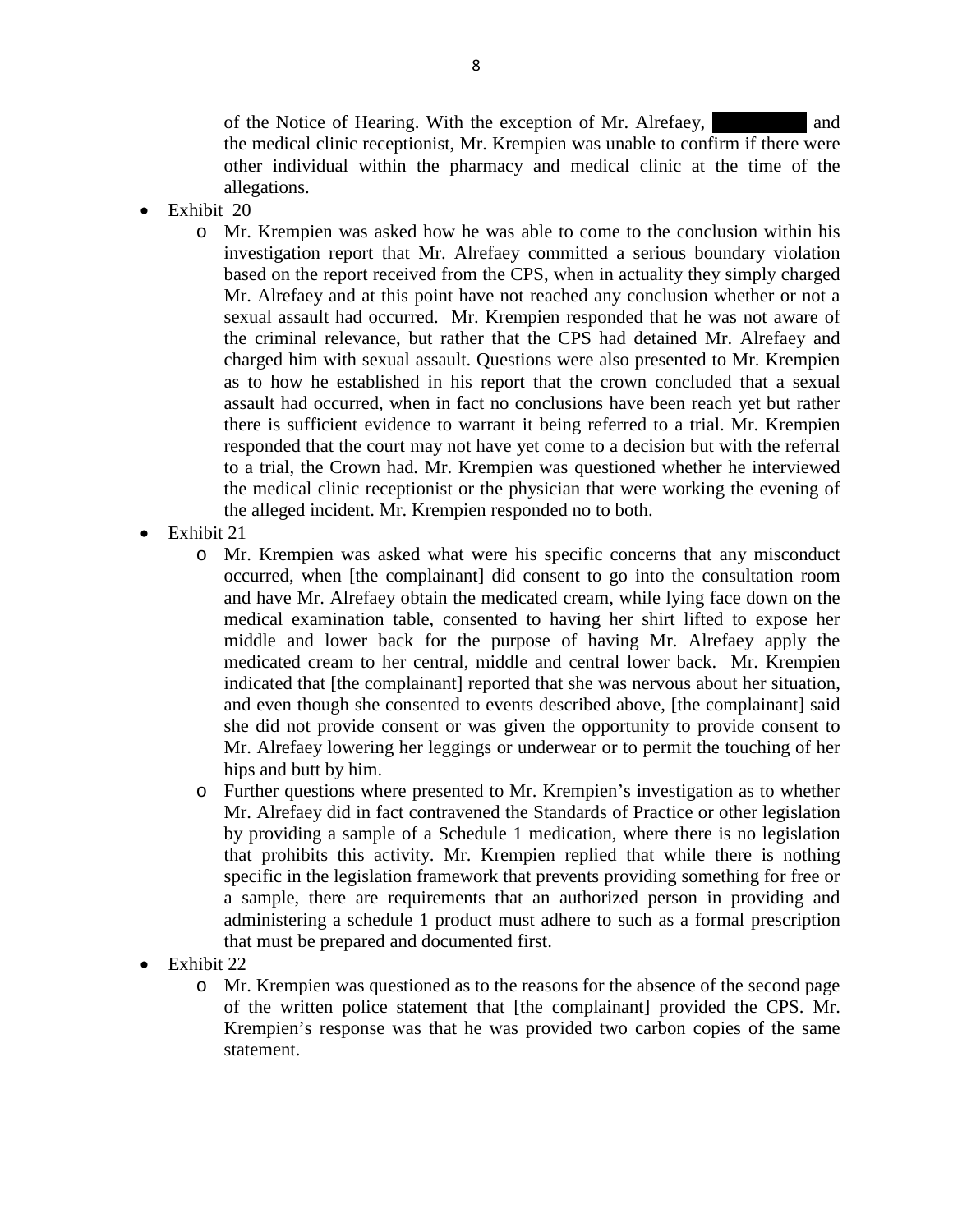Mr. Krempien was questioned as to why [the complainant] was not the original complainant but rather why Mr. Krempien took it upon himself to initiate the complaint on behalf of the College on March 17, 2016 and why the usual formal process of a complaint by the public was not followed, specifically the completion of a formal complaint form with the college by [the complainant] Mr. Krempien responded that he was not even aware of the identity of [the complainant] for the initial several days of the investigation since the matter was first presented to the College through contact initiated by CPS and not until March 21, 2016 that [the complainant] via a phone call with Mr. Krempien that [the complainant] expressed concerns and wanted to file a complaint. Mr. Krempien indicated that he was subsequently provided a copy of the written statement she provided to CPS from February 3, 2016. Furthermore, Mr. Krempien indicated that there is no requirement in the HPA where the complainant is mandated to complete a formal complaint form.

#### **[The complainant]**

[The complainant] testified that she was born in 1996. She has a high school diploma and is currently a waitress and a medical responder. She attended Mell Pharmacy (Remedy Rx) on February 2, 2016 and attended with a physician at Northmount Medical Center, within which Mell Pharmacy (Remedy Rx) is located.

She went to the pharmacist desk to get her prescriptions filled. Mr. Alrefaey told her that he would like to talk to her about the side effects of the medication. Mr. Alrefaey suggested that they move to a private consultation room that was located beside the dispensary. During the consultation, Mr. Alrefaey asked [the complainant] if she experienced any body pain, and she responded yes that she had back pain, since as a child in the area of her mid-back. Mr. Alrefaey indicated that there is a cream that could be used to treat this. Mr. Alrefaey asked if [the complainant] had anybody at home to apply the cream. [The complainant] responded, no, that it was just her and her two-year-old daughter. Mr. Alrefaey asked if he could show [the complainant] where and how to apply the cream on her back. [The complainant] indicated that she didn't feel the need to question since a pharmacist probably was allowed to do that, so [the complainant] agreed. Mr. Alrefaey told [the complainant] to lie down on her stomach on the room's bed. Mr. Alrefaey raised her shirt just below the shoulder blades. Mr. Alrefaey took the cream and while wearing gloves, put the cream on his glove, and then applied it on [the complainant]'s back. Mr. Alrefaey massaged the cream in circular motions on her mid-back. Mr. Alrefaey told [the complainant] that he has a certificate for massage therapy. [The complainant] did not reply to this statement made by Mr. Alrefaey, because she was starting to be uncomfortable with the situation. Mr. Alrefaey proceeded massaging lower than where [the complainant] told him the pain originated from, including touching her hip. [The complainant] testified that Mr. Alrefaey proceeded, after touching her hip, to pull down her yoga pants, followed by pulling down her underwear. Mr. Alrefaey continued to massage the top of [the complainant]'s buttocks and told [the complainant] that this would be the source of the pain. At that point [the complainant] reported to being in complete shock. She had no idea what a pharmacist could or could not do. [The complainant] indicated that she was completely uncomfortable. She felt what was happening was wrong, but she was still unsure if a pharmacist was allowed to do this, like a doctor. [The complainant] described that at this point she "froze". Mr. Alrefaey got a phone call, and left the room. [The complainant] testified that she told herself,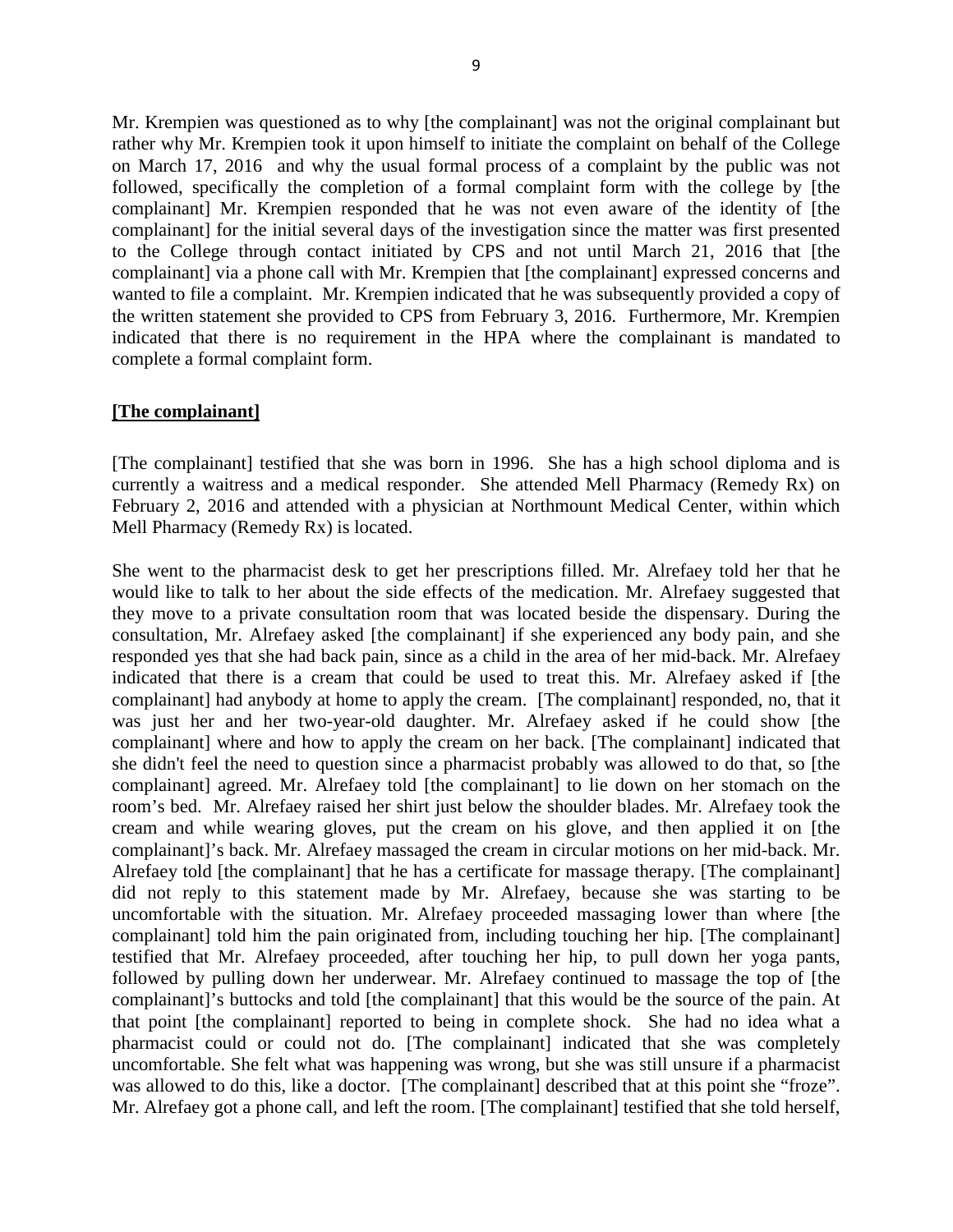that she "needs to do something". [The complainant] decided to leave the consultation room and was just about to get up, when Mr. Alrefaey walked back in the room. He asked [the complainant] if he could finish applying the cream, and [the complainant] immediately said, "No, the pain is gone" and repeated that statement two to three times. [The complainant] attempted to pull her pants up while on the bed. Mr. Alrefaey put his hand on her back and he said, "no, there is ointment on your back, let me do it". Mr. Alrefaey pulled up [the complainant]'s pants for her without allowing [the complainant] to do it herself. [The complainant] felt that this was completely inappropriate and had the feeling of being very helpless.

[The complainant] indicated that she does not have any injury or disability that would affect her from being able to apply cream to her body or use soap in the shower or a bath. Furthermore, she testified that Mr. Alrefaey did not question her whether she was physically able to apply cream to her own back or hips.

After [the complainant] left the pharmacy, but before going to her scheduled dentist appointment, she called her mother and told her what happened. After [the complainant]'s dentist appointment was finished, she contacted CPS and reported the events that took place at the pharmacy via a written two-page statement.

[The complainant] was questioned by Mr. Boyer with respect to Exhibit 22.

- $\bullet$  Exhibit 22
	- o [The complainant] was questioned to the details noted on the second page of the written statement regarding the private call received. [The complainant] indicated that she did not answer the call because she suspected that it may be from Mr. Alrefaey since he would have her contact information. However, [the complainant] confirmed that since she did not answer the call she cannot say if it was from him or not. Further questions involved references in her written statement respective to the time lines referred to in Exhibit 22, and how she came to those conclusions. [The complainant] responded that the entire event felt very long to her and she could not describe exactly the amount of time but only that it felt "extremely long and terrifying".

On cross-examination, [the complainant] testified that the reason for the appointment with Dr. was for a continuation of a prescription for antidepressant medication and treatment for difficulty sleeping that she was experiencing. [The complainant] was also asked to verify the details of Exhibit 23, 21 and 12.

- Exhibit 23
	- o Four photographs detailing the proximity of the consultation room to the pharmacy dispensary and the reception desk of the medical clinic and if the photographs depicted were accurate to her recollection. [The complainant] responded "yes".
- Exhibit 12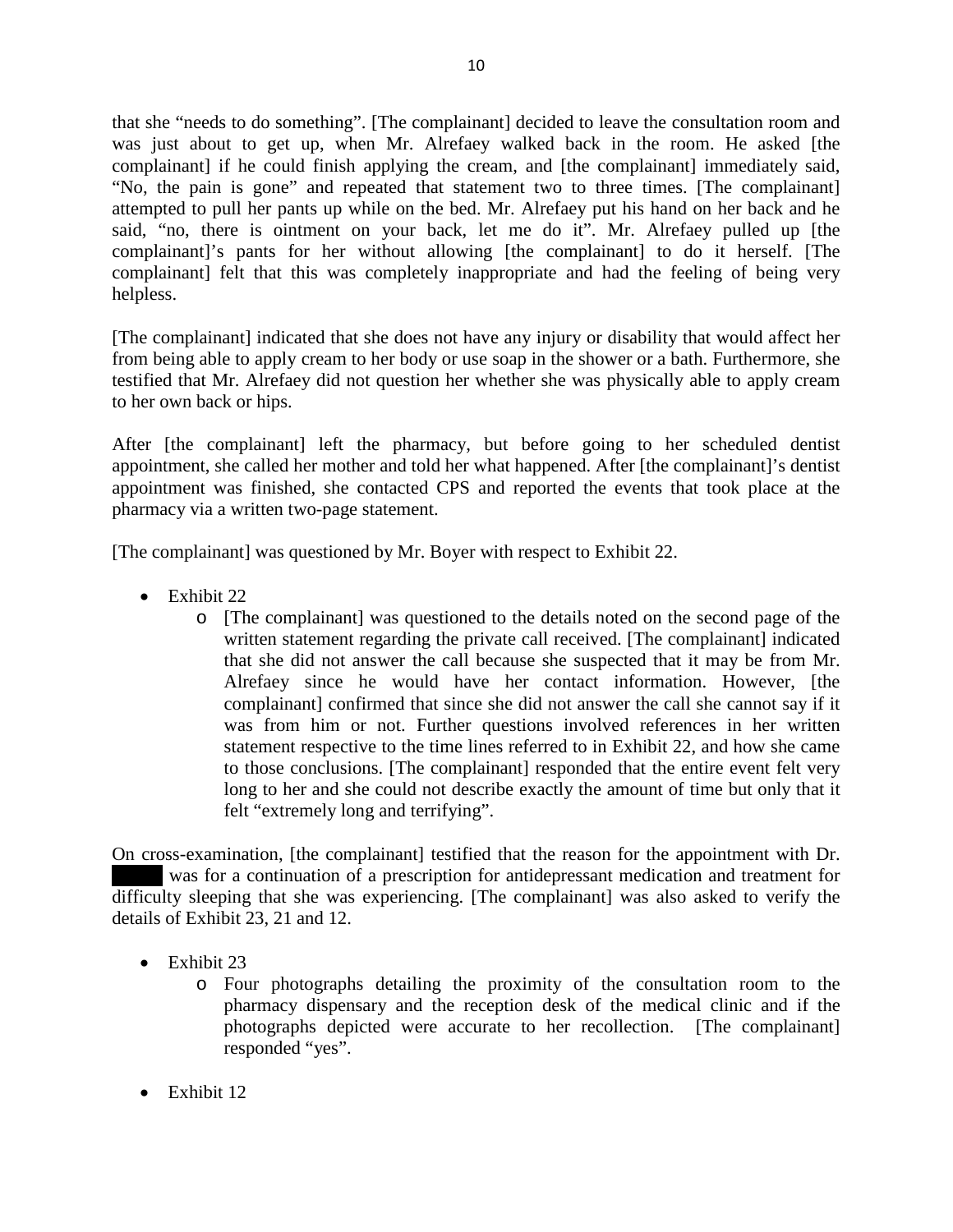11

- o [The complainant] was questioned whether the times noted on the prescription files were accurate and to provide additional details of the events that took place in the consultation room. She confirmed that the recorded times were accurate. [The complainant] also acknowledged that she went into the private counseling room where Mr. Alrefaey provided counseling services in terms of the prescription medication and also asked her questions about any other problems that she may have. [The complainant] reported to Mr. Alrefaey that she had back pain and that led to a discussion about the medicated cream. [The complainant] confirmed that Mr. Alrefaey had to leave the room to go get the medicated cream as he didn't have it in the room with him prior to the start the conversation. [The complainant] further confirmed that she agreed to try the medicated cream that he was recommending, but that Mr. Alrefaey did not give [the complainant] a prescription for it. [The complainant] was questioned whether Mr. Alrefaey indicated to her that he didn't have enough of the medicated cream to fill a prescription. [The complainant] did not recall him saying that, but that Mr. Alrefaey did provide a small container of the medicated cream as well as Melatonin, both at no charge.
- Exhibit 21
	- o [The complainant] was questioned whether her recollection that Mr. Alrefaey lifted up her shirt was accurate. Mr. Fitz, suggested that it was in fact [the complainant] that lifted up her own shirt and showed Mr. Alrefaey the area where she was experiencing the back pain. [The complainant] replied that suggestion was not accurate. The same question was presented again to [the complainant] with the same response from [the complainant] that it was Mr. Alrefaey who lifted her shirt, with the additional comment that Mr. Alrefaey not only lifted her shirt but also pulled down her pants.
	- o [the complainant] was questioned whether Mr. Alrefaey told her to call the next day, after she tried the medicated cream, and he could write a prescription or she could get a prescription from her physician. [The complainant] responded that Mr. Alrefaey did not tell her that she could get a prescription from him or her doctor. She was told to call him to let him know the results of the cream.
	- o [The complainant] was asked why she exaggerated to her mother what Mr. Alrefaey had done and whether it was this exaggeration which caused her mother to suggest that [the complainant] call the police. [the complainant] replied with a "No, that this is not what happened and what brings us here today is that he crossed boundaries that he should not have" [the complainant] added that her mother felt that the events that she described to her were highly inappropriate and so [the complainant] decided to call the police.
	- o [The complainant] was questioned if she filed a formal complaint with the College of Pharmacists. [The complainant] confirmed that she did not, but provided Mr. Krempien when she met with him on April 14, 2016 a copy of the written statement that she gave the CPS. [The complainant] confirmed that her written statement to the police was given five to six hours after the incident. [The complainant] confirmed that she called the police immediately after her dentist appointment and it took the police that long to come to her home. [the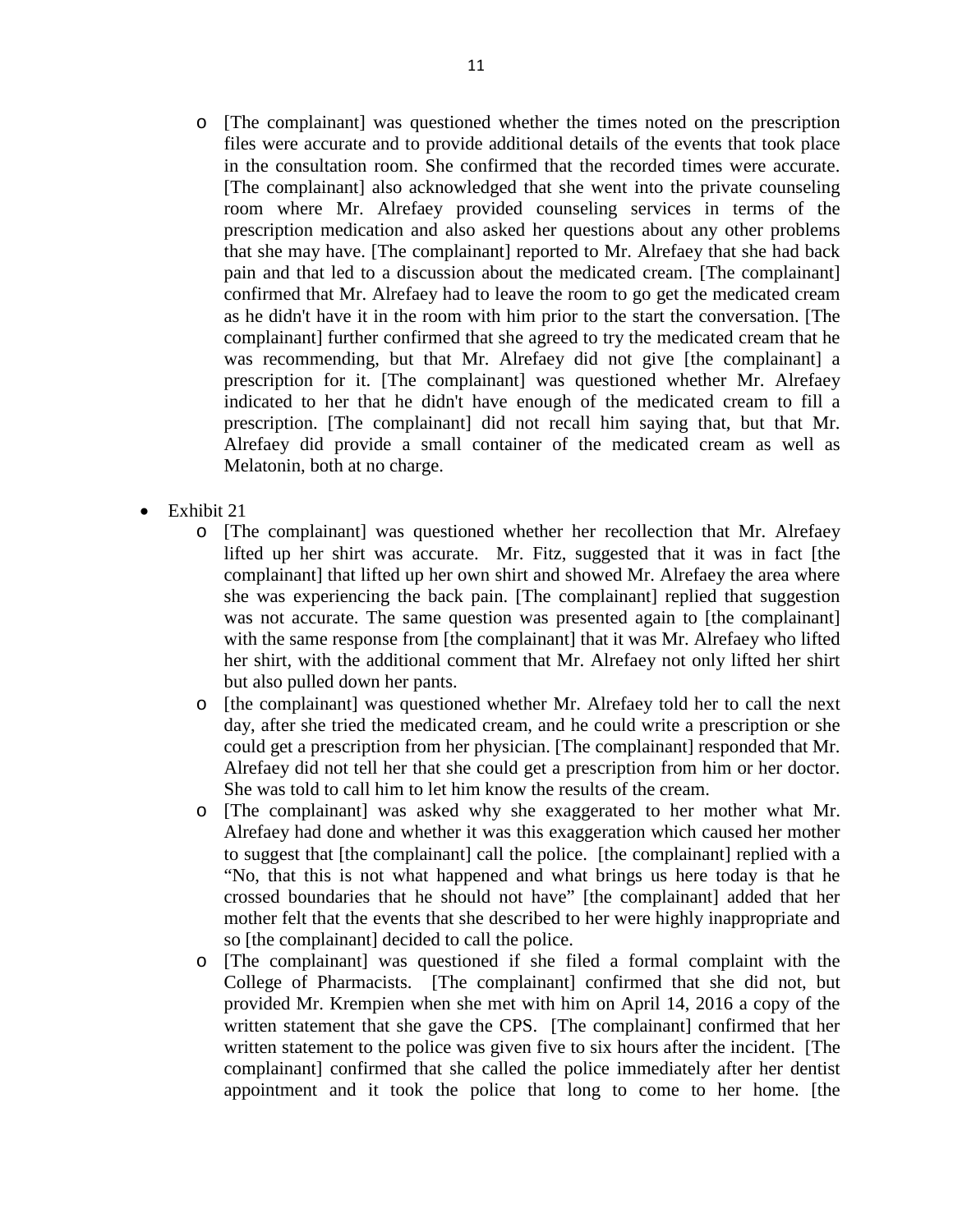complainant] was asked to confirm the time lines provided in the written statement, specifically around [the complainant]'s report that Mr. Alrefaey had massaged her for two to three minutes and then he had rubbed her for a further 10 to 15 minutes. [The complainant] responded that this is how long it felt to her. [The complainant] was asked if at any point when she was in the counseling room with Mr. Alrefaey she ever called out to the receptionist or anyone else that she needed assistance. [The complainant] replied that she felt like she was in shock and the reason she did not call out for help.

The Hearing Tribunal also asked [the complainant] several questions of clarification. Specifically, what exactly did she tell her mother about what had happened, what was her mother's response and when did she exactly speak to her mother.

[The complainant] responded that she told her mother that she went to the pharmacy for her regular medication and the pharmacist took her to the back. [the complainant] confirmed that she skipped all of the details of the event when recounting to her mother, except for the fact that the pharmacist, after she got on the bed, put the cream on her back and then he pulled her pants off. [The complainant] recounted the statement her mother made to her "you know, it was incredibly inappropriate for him... you should talk to someone, to the police about it." [The complainant] confirmed that her mother did not tell her she had to contact the police, only that she should. [The complainant] confirmed that she called her mother right after she got out of the pharmacy, while waiting for the bus to go to her scheduled dentist appointment.

[the complainant] was also asked to provide additional detail of her experience in the private counseling area and what were her thoughts, at that time, as to what she believed pharmacists could or could not do and whether the pharmacist at any point explained his rationale. [The complainant] indicated that the pharmacist only made comment what the cream was for and what she could expect when it was applied. Mr. Alrefaey did not explain to [the complainant] why it needed to be massaged in the way that he did. Mr. Alrefaey did not go into details. He asked if he could apply it, and [the complainant] said "okay". Mr. Alrefaey put the cream on [the complainant]'s back and told her he had a certificate. Mr. Alrefaey moved lower and told her, this is the source of the pain. [The complainant] indicated that she did not get an explanation from Mr. Alrefaey similar to what her doctor would provide during the incident.

## **[Pharmacy Intern]**

Mr. Boyer entered into evidence a Memo of a phone conversation between Mr. Krempien and , dated April 11, 2016. During the course of the hearing, Mr. Boyer indicated that he and Mr. Fitz agreed not to call states, given that she is late in her pregnancy, and resides on the Sunshine Coast. Both parties agreed that  $\cdot$  is evidence is summarized in the memo that Mr. Krempien prepared (Exhibit 14). The Memorandum indicated that was in the pharmacy on the date in question, and that she observed Mr. Alrefaey and [the complainant] enter the patient counseling room, and that they remained there with the door closed for approximately 5 minutes. Mr. Alrefaey left the counseling room and obtained what appeared to be a container of 10% Diclofenac, 2% Cyclobenzaprine, and 2% Lidocaine cream and returned to the counseling room. Approximately 1-2 minutes later, [the complainant] left the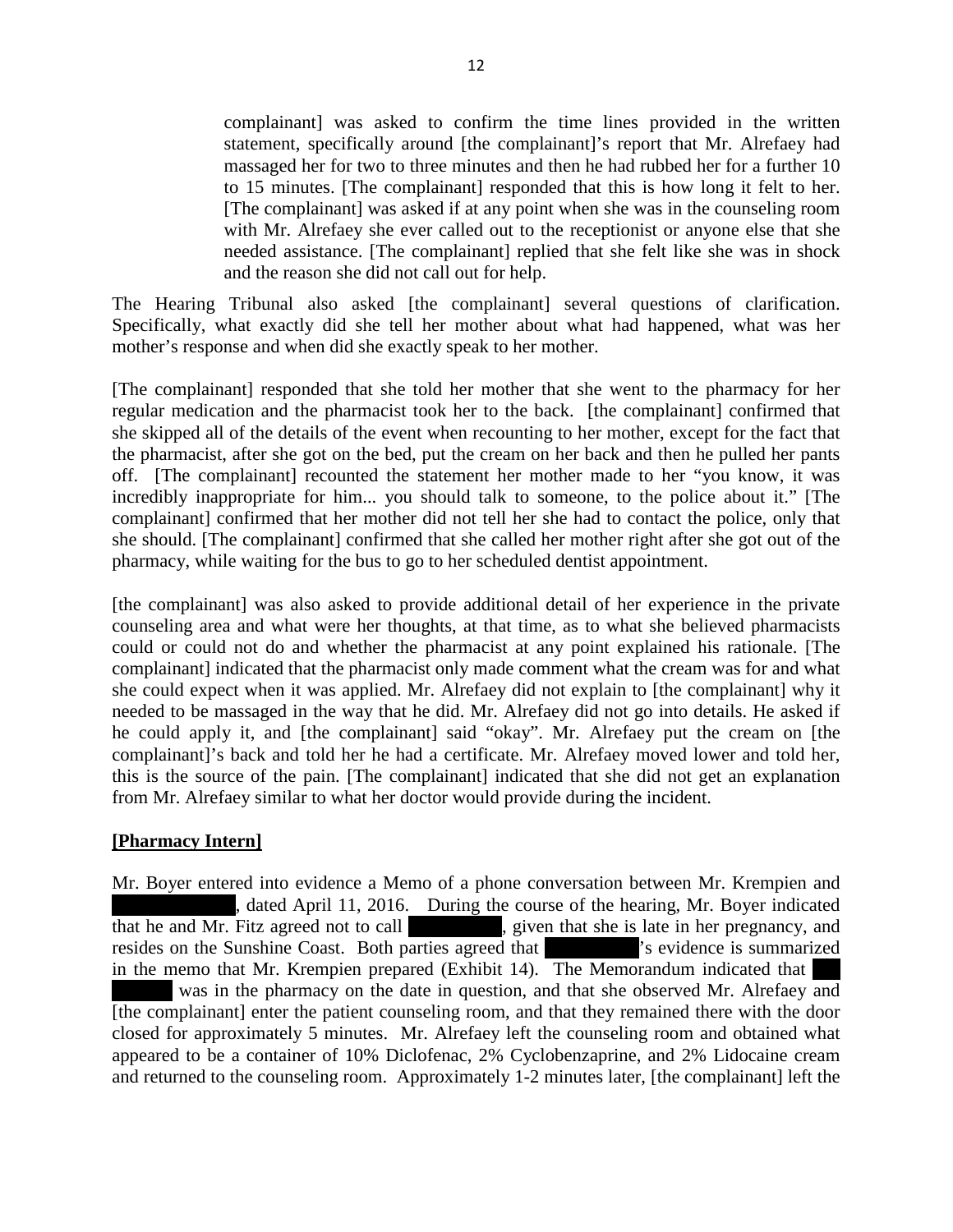patient counseling area and went outside. [The complainant] was not shouting or crying as she left.

## **Dale Cooney**

In addition, Mr. Boyer entered a letter from Dale Cooney to Det. Ruark (Exhibit 16) through Jim Krempien. Mr. Boyer indicated that he was prepared to call Mr. Cooney to speak to the contents of the letter. However, Mr. Fitz indicated that he had very few questions for Mr. Cooney and did not need to cross-examine him.

The letter from Mr. Cooney to Det. Ruark provides an overview of the statutory framework that applies to pharmacists in the province of Alberta. In his letter, Mr. Cooney confirmed that:

- It is not unusual for a pharmacist to invite a patient into a private room for discussion regarding their condition;
- Pharmacists who have "Additional Prescribing Authorization" may prescribe drugs. Prior to prescribing, the pharmacist is expected to conduct an assessment, which includes gathering and considering specific patient information.
- Some pharmacists may conduct a physical assessment. The pharmacist would be expected to explain what he was doing in order to obtain informed consent, particularly if it involved removal of an article of clothing.
- Pharmacists are allowed to administer medications to patients. This is most commonly administration of injections.
- The administration of a medicated cream is not specifically prohibited, but is very unusual. Such actions would require fully informed consent.
- The authorization for a pharmacist to prescribe a drug does not authorize provision of prescription drugs to patients without either receiving or writing a prescription.

## **Moustafa Alrefaey**

Mr. Alrefaey testified that he is 36 years old. He is married and has three children. He was born in Egypt, and became a Canadian citizen in 2015. He obtained his Bachelor of Pharmaceutical Sciences in 2004 in Egypt. Mr. Alrefaey described his education and work history prior to immigrating to Canada. He commenced an internship in Alberta in September of 2012, and got his license from the ACP in 2013. He has practiced as a pharmacist in Alberta since 2013.

Mr. Alrefaey confirmed that he received additional prescribing authorization from the ACP to prescribe medication on November 3, 2014.

Mr. Alrefaey indicated that he and his wife are shareholders of the corporation that owns the Mell Pharmacy (Remedy Rx) that [the complainant] attended on February 2, 2016. He has been operating the pharmacy since it opened in July of 2015.

Mr. Alrefaey described the pharmacy, utilizing photographs that he had taken. The pharmacy is a sublease of 320 square feet located within the doctor's clinic. The dispensary follows the same open hours as the medical clinic. The reception area of the medical clinic is not shared between the pharmacy and the clinic. The proximity of the reception area to the dispensary is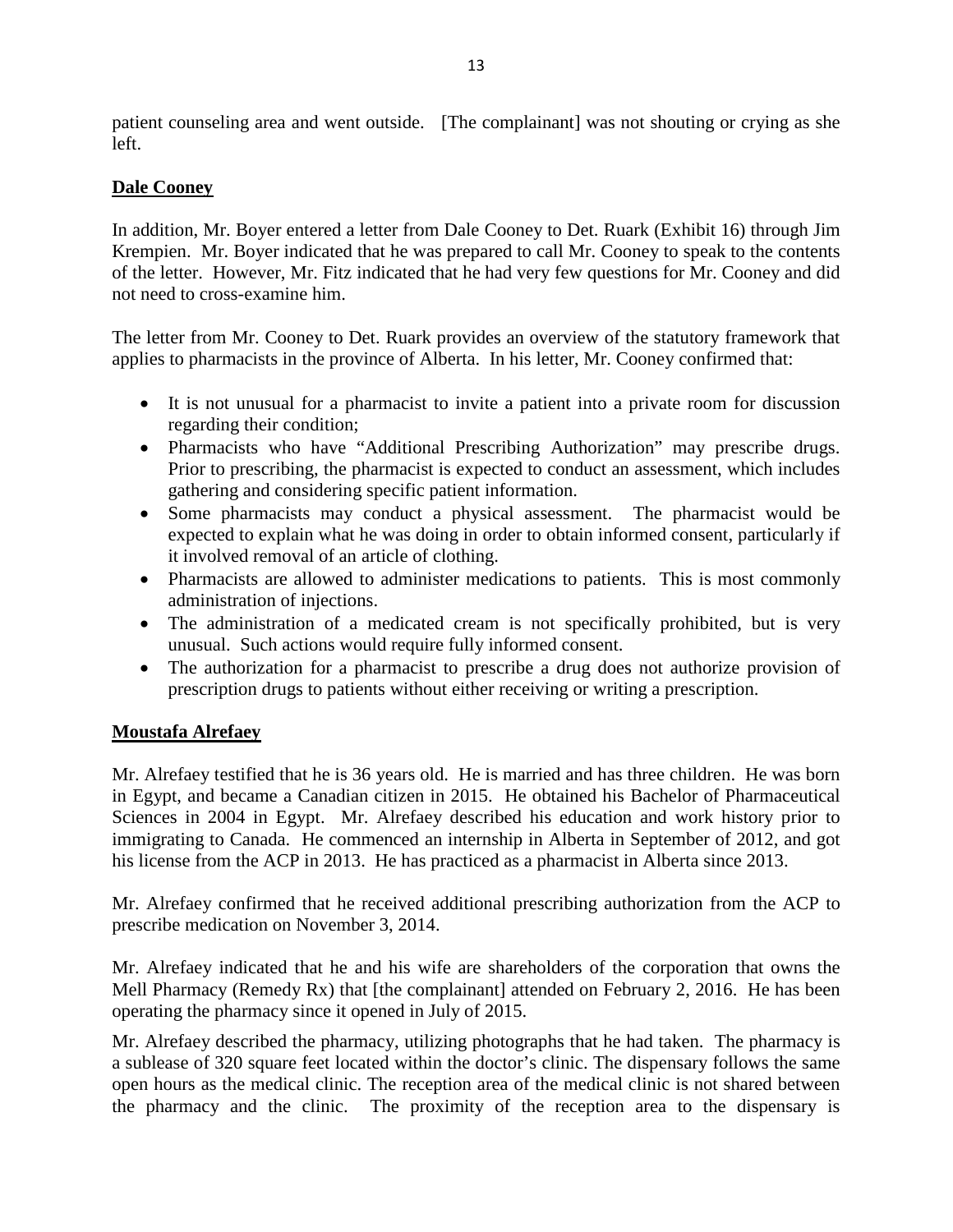approximately one meter. The dispensary does have a gate that allows it to be locked off a night from the clinic, maintaining security. To the right of the dispensary is the counseling room which can also be used as an examination room by the physicians. There are three video cameras in the main areas of the clinic. They only serve the purpose of monitoring and do not record. There are no cameras located in the pharmacy counseling room.

Mr. Alrefaey indicated that on the evening in question Nr. Alrefaey's pharmacy intern and himself were working in the pharmacy. In the medical clinic was Dr.  $\blacksquare$ , owner and the doctor in the clinic and  $\blacksquare$ , the clinic's receptionist. There were approximately five patients in the medical clinic including [the complainant] Four of the patients were served by the pharmacy as reflected in the pharmacy computer dispensing transactions. Mr. Alrefaey indicated that he never dealt with [the complainant] or recalls meeting her in person in any way prior February 2nd, 2016. However, Mr. Alrefaey indicated that [the complainant] has a daughter which he has served on two previous occasions, but unaware if [the complainant] came with the daughter or someone else on behalf of her those times.

[The complainant] presented a prescription at the pharmacy at approximately 6:41 PM for Cipralex and melatonin that she received from Dr. Mr. Alrefaey proceeded to create a new patient profile. He asked [the complainant] to have a seat while he and his intern prepared the prescription. Mr. Alrefaey reported observing [the complainant] while she dropped off the prescription, to be agitated, angry, and on the verge of crying. Mr. Alrefaey did not address [the complainant] as to reasons of his observation of her, but decided rather to ask her when he would counsel her on the prescription pick up. The prescriptions were completed in approximately 10 minutes. Mr. Alrefaey suggested to [the complainant] that she join him in the private consultation room as he wished to review her medication with her. Mr. Alrefaey indicated that he always invites patients with mental health related conditions into a private area, appreciating that this group of patients tend to be uncomfortable to discuss their condition in front of other people. [the complainant] agreed to go into the consultation room. Mr. Alrefaey commenced to counsel [the complainant] about the side effects that she can expect to have from taking the medications Cipralex and Melatonin. Mr. Alrefaey proceeded to ask her if she has any other medical conditions. [the complainant] replied that she has back pain. Mr. Alrefaey told [the complainant] that the back pain could be contributing to her depression and insomnia. Mr. Alrefaey asked how many days did [the complainant] have trouble sleeping. [the complainant] replied approximately three days. Mr. Alrefaey indicated that nonsteroidal anti-inflammatory medications are the best for back pain, but his preference would to give her something topical, instead of an oral one. Mr. Alrefaey offered to prescribe the topical cream. [the complainant] replied yes. At that point Mr. Alrefaey asked [the complainant] to allow him a moment to get the cream which was located back in the dispensary. As he went to retrieve the cream, he discovered that he only had a very small quantity left. Mr. Alrefaey upon his return to the consultation room indicated to [the complainant] that he did not have too much of the cream left. Mr. Alrefaey suggested to [the complainant] that he provide this small amount now to her, because of the trouble sleeping she was experiencing. [the complainant] replied that she would take this amount and he could make more for her at a later time. Mr. Alrefaey reaffirmed to [the complainant] to phone him tomorrow and let him know if she wanted more or not. Mr. Alrefaey then proceeded to counsel [the complainant] on the cream. He showed her what the active ingredients in it were. Mr. Alrefaey asked [the complainant] if she had anybody at home to apply this cream for her.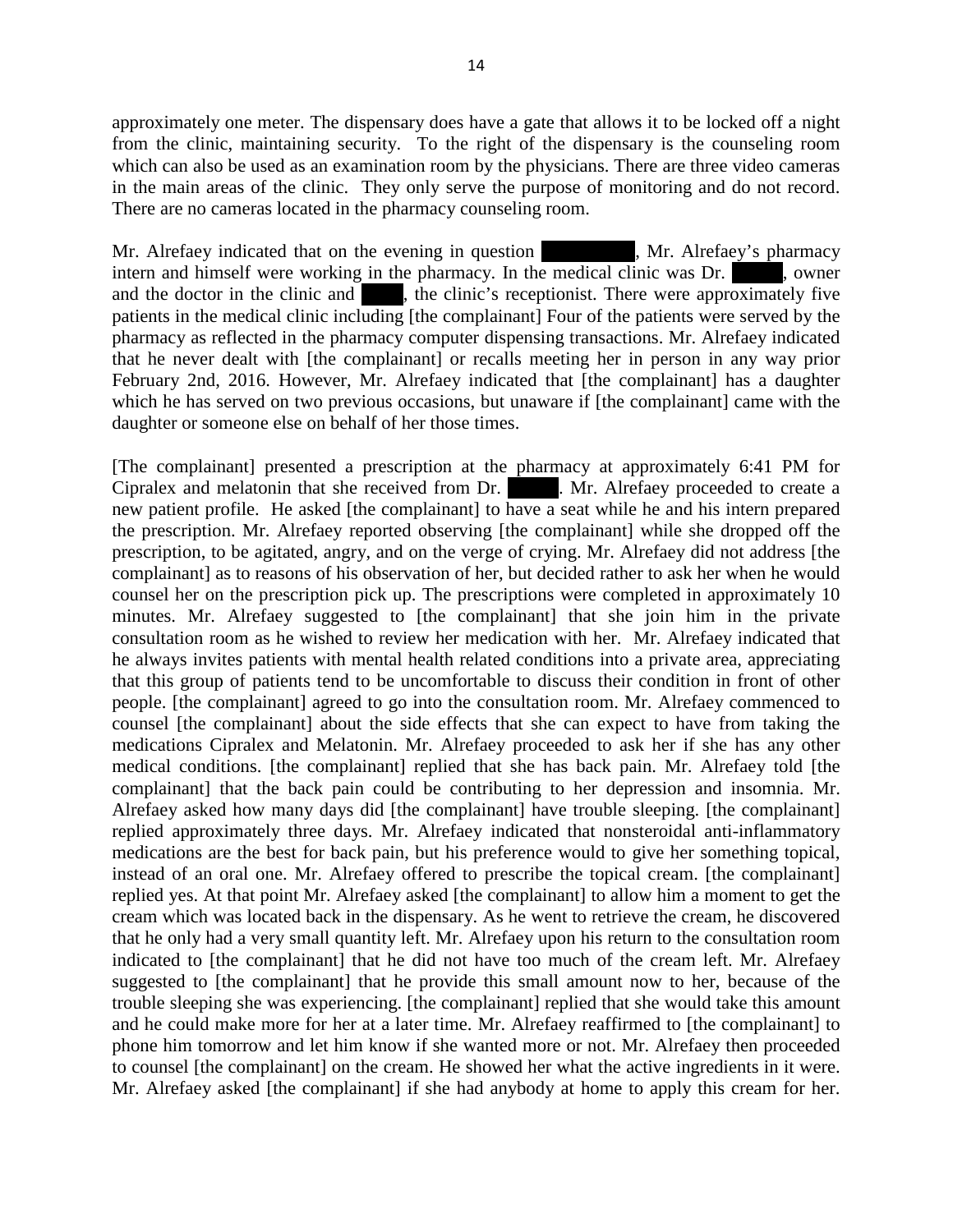[The complainant] said no. He asked her if she applied this cream before, [the complainant] replied no. Mr. Alrefaey told [the complainant] if she did not have anybody to apply this cream, that he could show her how to apply it. [The complainant] agreed. Mr. Alrefaey told her to show him the exact area where to apply the cream. [The complainant] referred to her back. Mr. Alrefaey suggested to [the complainant] to sit on the bed and he would apply the cream. [The complainant] then lifted her shirt and indicated the area of her back that was experiencing pain. Mr. Alrefaey reported to applying the cream for approximately 30 seconds. Mr. Alrefaey indicated that he stressed to [the complainant] that she was lucky that there were a couple of grams remaining, but he could not prepare the full prescription now, because it would be unfair to do a prescription for just a couple of grams and bill Social Services for a couple grams, but would prepare  $100$  grams tomorrow, if she would like, or she could ask Dr.  $\qquad \qquad$  to prescribe 100 grams more for her. After that [the complainant] thanked him and she left.

Mr. Fitz asked Mr. Alrefaey for additional clarity around the events that occurred in the consultation room specifically whether Mr. Alrefaey adjusted her clothing at all. Mr. Alrefaey responded that he did not touch her clothes at any point of time and added that he told her this is "greasy material, like ointment", so it might stain her clothes, so when she returned home she might need to change her clothes. Mr. Alrefaey was asked if he completed any paperwork. Mr. Alrefaey disclosed that the only documentation done was on February 2, 2016 noted in Exhibit 12 and that he did not record this prescription inside the Kroll system until February 10, 2016. Mr. Alrefaey was asked to provide additional details around the time lines of the events on Feb 2, 2016 with [the complainant] Mr. Alrefaey indicated that he was with [the complainant] in the consultation room for approximately five minutes before he left the consultation room to retrieve the cream from the dispensary and that [the complainant] left the pharmacy at around 7:05 PM. Mr. Alrefaey was asked to confirm what [the complainant] said to him and if she raised any concerns when she left. Mr. Alrefaey replied that [the complainant] said "thank you" with no issues or concerns expressed.

Mr. Alrefaey provided testimony with respect to Exhibits 12 & 6.

- Exhibit 12
	- o Confirmation that the pictures accurately reflect his pharmacy and the consultation room as they would have been on Feb 2, 2016.
- Exhibit 6
	- o The accuracy of each allegation was asked of Mr. Alrefaey.

Allegation 1, it is alleged that [the complainant] attended at Mell Pharmacy in Calgary on February 2nd, 2016, with a new prescription for Cipralex and Melatonin. Mr. Alrefaey confirmed that happened.

Allegation 2, at Mr. Alrefaey's suggestion [the complainant] entered the pharmacy's private counseling room with you and the door was closed. Mr. Alrefaey confirmed that happened.

Allegation 3, in response to questioning initiating by you, [the complainant] indicated that she had a history of back pain and you suggested a medicated cream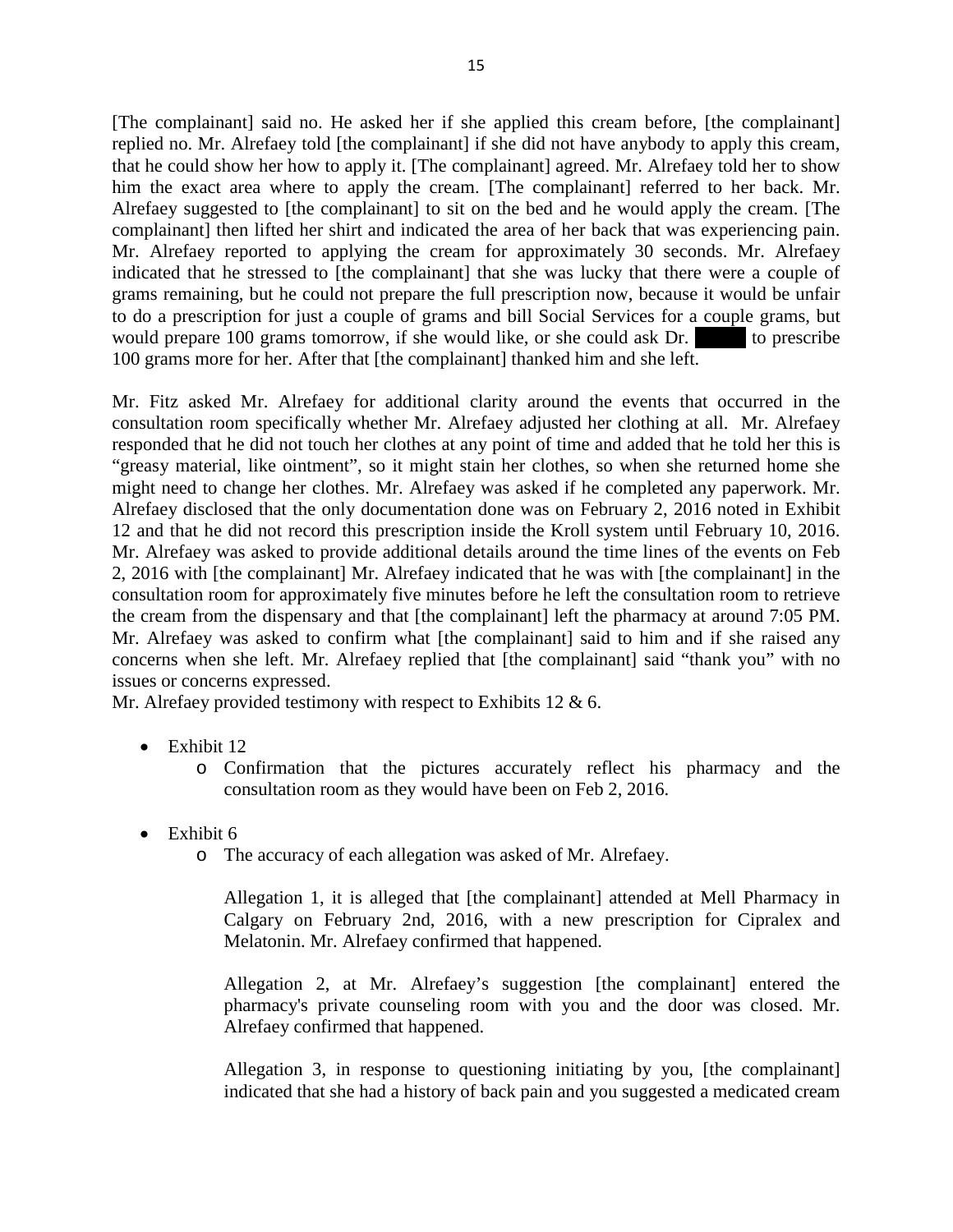with 10% Diclofenac, 2% Cyclobenzaprine, and 2% Lidocaine cream to be applied topically to treat the back pain. Mr. Alrefaey confirmed that happened.

Allegation 4, you left the counseling room and returned with a small amount of the 10% Diclofenac, 2% Cyclobenzaprine, and 2% Lidocaine cream. After further discussion you offered to show [the complainant] how to apply the medicated cream and asked her to lie down on the examination table with the door closed. Mr. Alrefaey confirmed that happened, but qualified only after he asked her whether somebody was available to help her and if she can do it by herself, and she did not answer him if she could do it by herself or not.

Allegation 5, after [the complainant] laid down on the examination table, you pulled up [the complainant] shirt and applied the medicated cream to her mid to lower back. Mr. Alrefaey replied that [the complainant] did lie down on the examination table and he did apply the cream to her mid to lower back, but he did not pull up [the complainant]'s clothes but rather she did that herself.

Allegation 6, you then lowered [the complainant]'s leggings and underwear below her buttocks and touched her hips and buttocks without prior notice to [the complainant] and without obtaining consent from [the complainant] Mr. Alrefaey replied that this never happened.

Allegation 7, you then provided the remaining 10% Diclofenac, 2% Cyclobenzaprine, and 2% Lidocaine cream and a bottle of Melatonin pills to [the complainant] free of any charge to her. Mr. Alrefaey indicated that is accurate and that he not only has done this for [the complainant] but for all over-the-counter medications for free for three groups of patients. Social Services, Refugees and First Nations.

Allegation 8, you did not properly prescribe or dispense the 10% Diclofenac, 2% Cyclobenzaprine, and 2% Lidocaine cream on February 2, 2016 and there was no prescription received or written by you for this Schedule 1 medication and no proper documentation of the prescribing and dispensing activities were made in a timely and appropriate manner. Mr. Alrefaey responded that the allegation was not 100% accurate. He did make an assessment for [the complainant] and noted that she will use 10% Diclofenac, 2% Cyclobenzaprine, and 2% Lidocaine cream and noted it in the patient's chart records noted in Exhibit 12. Mr. Alrefaey also added that he advanced her a couple of the grams with the expectation that she would come back the next day and would do the full amount. Mr. Alrefaey did acknowledge that the only mistake that he made was that the sample he provided did not have a medication label on it, but that he told her exactly what was in the cream. The reason he did not label it because he did not create a prescription at that time.

Allegation 9, these actions by you constituted a serious boundary violation in placing [the complainant] in a closed counseling room and then partially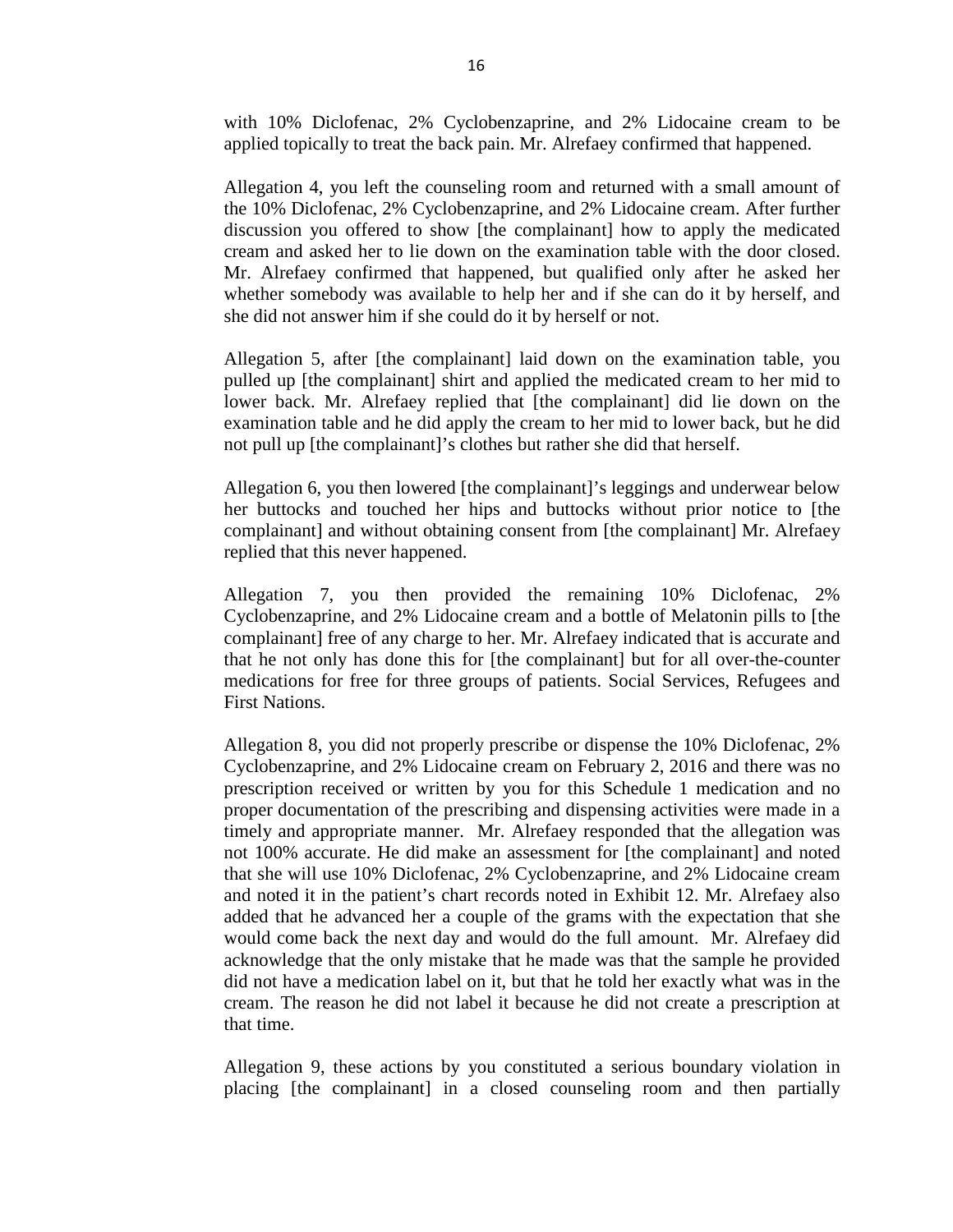disrobing her and placing your hands on her, followed by inappropriate touching and clothing removal without the informed and expressed consent of [the complainant] Mr. Alrefaey confirmed that he put her in a closed counseling room, but the other components of the allegation are untrue. Mr. Alrefaey also stated that he just wanted to help [the complainant] as she was in a difficult situation that evening. [The complainant] presented very angry and agitated and Mr. Alrefaey felt that if allowed [the complainant] to leave the pharmacy, [the complainant] might get suicidal and take the whole Cipralex prescription. Mr. Alrefaey felt that he had to provide the best service possible.

On cross-examination, Mr. Alrefaey was asked to provide additional detail around courses that he had taken in mental health. Mr. Alrefaey indicated that had completed online courses focusing on depression, anxiety, psychosis and bipolar disorders. Mr. Alrefaey was asked to elaborate on the observations of irritation and agitation that was displayed by [the complainant] on the evening in question and what specifically was cause for concern for Mr. Alrefaey. Mr. Alrefaey indicated that he did not know what [the complainant]'s past history was and whether she was on antidepressants at the moment. Mr. Alrefaey's concern was that he felt there was a risk of her hurting herself. Mr. Alrefaey felt that there is some link between starting Selective Serotonin Reuptake Inhibitors, especially in this age, and starting this medication has an increase in suicidal ideation. Mr. Alrefaey stated that he did not document in her record any of his concerns described. Mr. Alrefaey did not suggest to [the complainant] based on his observations that she go back to see Dr. since [the complainant] had just seen him and presented a prescription for an antidepressant. Mr. Alrefaey was asked to provide detail of the extent he was aware of [the complainant] personal circumstances and to what degree his considered the impacts of [the complainant] being a single parent and the financial pressures she was experiencing the necessitated her to be on social services.

Mr. Alrefaey indicated that he was aware that she was 19 years of age on social assistance and that she had a two-year-old child and could identify, as he also is a parent and the fact that she is on social services is why he provided the medication for free. Mr. Alrefaey was questioned why he did not consider having his pharmacy intern in the counseling room while he was with [the complainant] Mr. Alrefaey expressed that there were three other patients waiting for prescriptions to be filled. Also, by not having a staff member present in the pharmacy increased the risk of theft.

Mr. Boyer asked Mr. Alrefaey to comment as to why there was no documentation in the patient record for the application of the cream and the reason for the delay in capturing electronically within his pharmacy dispensing software not until Feb 10, 2016. Mr. Alrefaey responded that there was no medical reason to mention it. With respect to the entry into the pharmacy computer Mr. Alrefaey indicated that he leaves all documentation until the end of the week.

Mr. Boyer asked Mr. Alrefaey about inconsistencies between the testimony provided by Mr. Alrefaey and the summary notes recorded by Mr. Krempien. Mr. Alrefaey indicated that Mr. Krempien's report indicating that he had told him that he had turned down the waistband of the leggings, so the cream would not get on the leggings was not accurate. This was a misunderstanding and what he meant to say was that her clothes could get contaminated from the cream, which is greasy. Mr. Alrefaey emphasized that he didn't touch her clothes. Mr. Alrefaey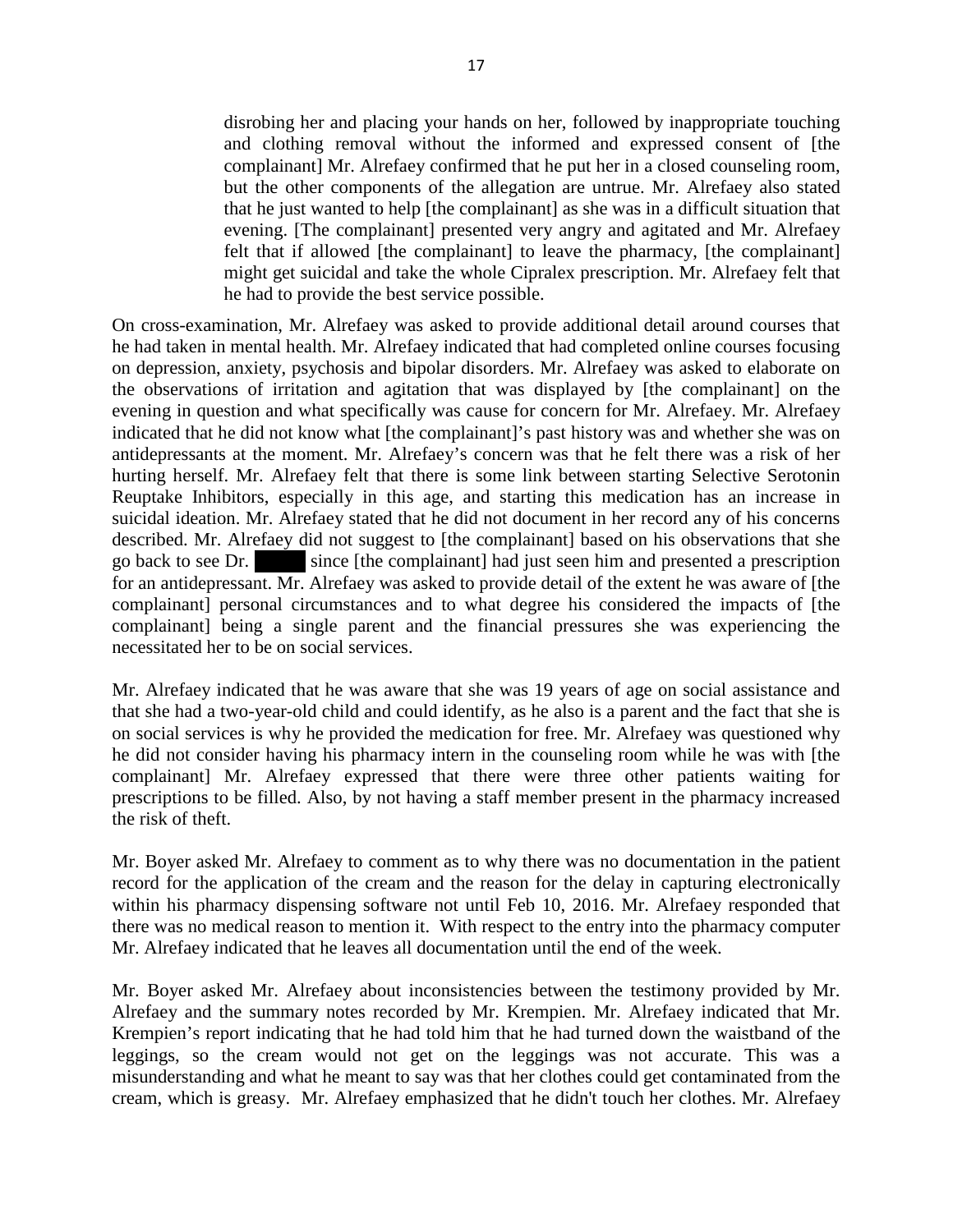was asked whether he found [the complainant] to be a young attractive woman. Mr. Alrefaey responded that it depends. Every man sees a woman as attractive or not. He emphasized that he is a married man and loves his wife.

The Hearing Tribunal also asked Mr. Alrefaey several questions of clarification why Mr. Alrefaey felt it was appropriate and beneficial to the patient that he apply the cream to her back that evening, how he determined that consent was provided and the details of the physical and clinical assessment he made to support his decision. Mr. Alrefaey was unsure if [the complainant] could with her status, apply the cream for herself or not. He did not do any physical assessments or ask [the complainant] if she could reach the area on her own. Mr. Alrefaey only asked [the complainant] if she had anybody at home to assist, she said no. Mr. Alrefaey indicated to [the complainant] that it would only take half a minute to show her how to apply the cream and after that she can apply the cream for herself. [The complainant] was observed to be stressed and agitated so he wanted to try to help her.

Mr. Alrefaey stated that he got primary verbal consent from [the complainant] to enter the room with her. Mr. Alrefaey received a second verbal consent from [the complainant] that she would like for him to get the cream for her. The third verbal consent he received was after Mr. Alrefaey returned back to the counseling room and he asked [the complainant] if she wanted him to show her how to apply the cream on her back, she said yes, please. Mr. Alrefaey asked her to show the exact area that she was having pain and he suggested to her that he could apply the cream for her. She showed the area with her two hands, one up and one down the location of the pain being in between. [The complainant] provided three verbal consents, plus after the three consents provided she physically showed where the pain was located to allow Mr. Alrefaey where to apply the cream. Additional details were described by Mr. Alrefaey respective his recollection of the time lines of the evening. Mr. Alrefaey indicated that it took around five minutes for him to discuss with her the side effects for Cipralex, suicidal ideations, Serotonin Syndrome and how to take the medication.

He left the pharmacy for approximately one or two minutes to retrieve the cream before returning to the consultation room. Mr. Alrefaey denied that he left the consultation room a second time to take a phone call. An additional one or two minute inside the room passed while he applied the cream and completion of the assessment form and collecting information. All information gathered in his hand-written notes took place on Feb 2, 2016 and the electronic entries of his notes took place on Feb 10, 2016. Mr. Alrefaey was questioned whether he told [the complainant] that he had a certificate in massage therapy or any suggestion that he had extra training in this field. Mr. Alrefaey responded that he is not massage therapist.

Mr. Alrefaey was asked to provide additional details as to his process, as an APA pharmacist, how in his documentation he conducts his assessment, determining goals of therapy, determining if there is any drug related problems, identification of other medical conditions that he would need to collaborate with other health care professionals, his follow-up in monitoring and the time frames to complete this documentation relative to [the complainant] Mr. Alrefaey indicated that he first asked about her medical history, which she replied that she has anxiety, depression, insomnia, and back pain. He proceeded to ask her if she currently is on any medications and have used medications in the past for her medical conditions. She said, yes, and it seems it didn't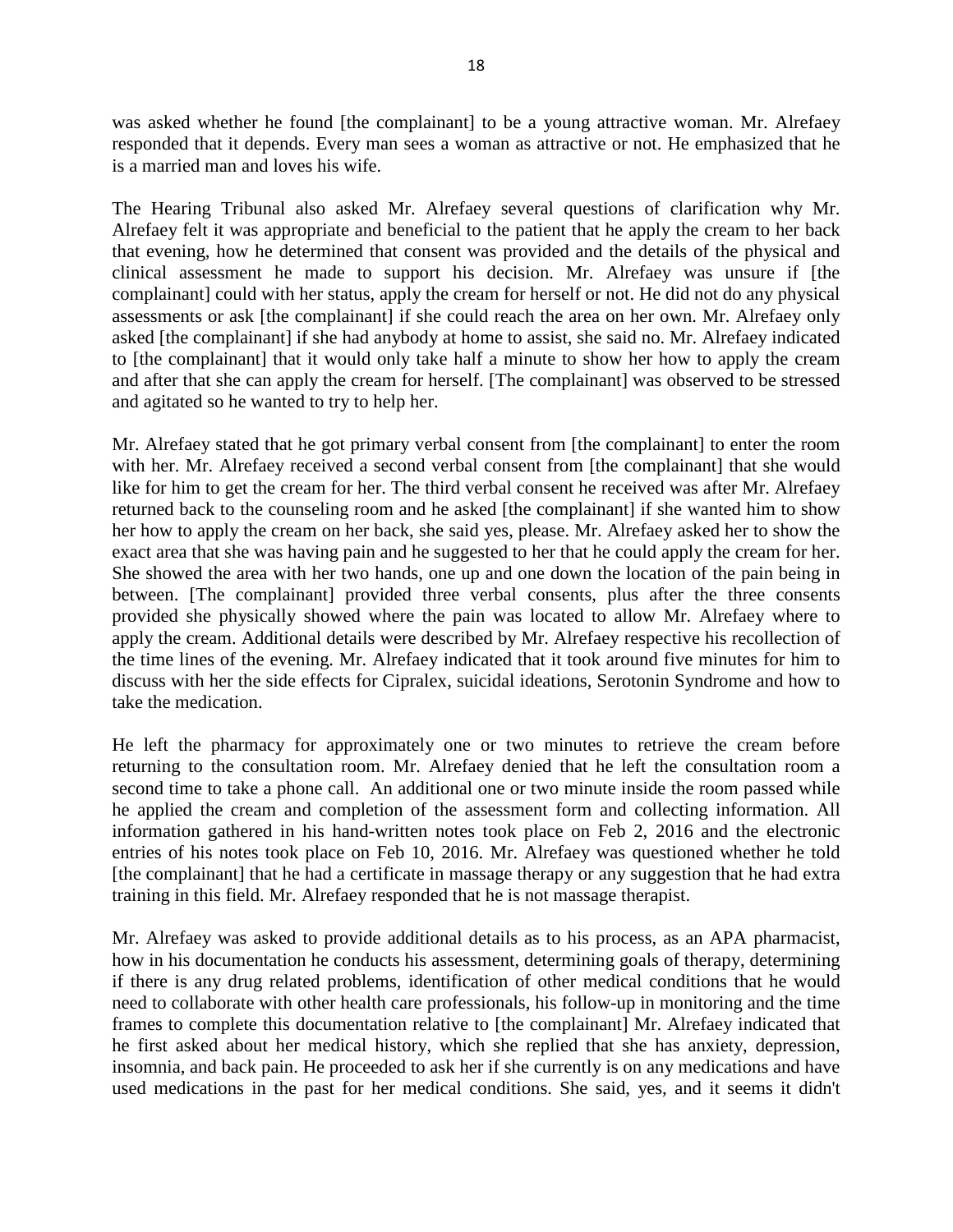work. She was asked if she has any allergies, Goal of therapy at this time was to relieve her symptoms, back pain. For monitoring and follow up he instructed [the complainant] to give him a call the next day. After the assessment Mr. Alrefaey went back to the pharmacy to package the cream. Since there was such a small amount of the prescription cream left maybe a total of two applications felt that he would not record it in his pharmacy computer software, till he knew she would be continuing with the cream and would be taking a full prescription would he then fill the prescription. Mr. Alrefaey returned to the consultation room and spoke with her about the cream, side effect of cream, everything she should know about the cream. He indicated to [the complainant] for her to come back to the pharmacy tomorrow or just phone him whether to make up the prescription. He cautioned her that if she had no improvement after a couple of days she might need a referral to her doctor for physiotherapy or to further investigate what exactly is the problem. Mr. Alrefaey confirmed that he did not document everything and some information may be missing because she didn't show up or called him back. If she had showed up next day he would have documented the whole assessment and follow-up if he was required to prescribe and fill the prescription cream. Mr. Alrefaey acknowledged that he failed to complete all the legislated steps required in the prescribing and dispensing of a schedule 1 medication and that it does not matter how small the quantity involved, however there is no legislation that indicates that a sample cannot be provided and why he felt his actions were acceptable.

## **VI. CLOSING ARGUMENTS**

#### **Closing Argument on Behalf of the Complaints Director**

Mr. Boyer made closing arguments on behalf of the Complaints Director. He stated that it is the Hearing Tribunal's role to make findings of fact, to determine the standard of conduct that applies, and to apply the facts against the standards.

Mr. Boyer stated that what was in dispute was what occurred in the counseling room on February 2, 2016, and that the Hearing Tribunal would have to make those determinations. In fulfilling that role, the Hearing Tribunal would have to assess credibility. Mr. Boyer referred to the Court's decision in *Faryna v. Chorny* which outlines how credibility ought to be assessed.

Mr. Boyer stated that Mr. Alrefaey's testimony changed over time. What he said when he was interviewed on March 21, 2016 was different than what he described in examination-in-chief. During the hearing, Mr. Alrefaey testified that [the complainant] appeared confused and unable to apply the cream and asked for help. However, that information was not provided to Mr. Krempien. The information originally provided by Mr. Alrefaey was that he asked for consent, the patient consented, and he applied the cream.

According to Mr. Boyer, there was no apparent reason in the clinical record why [the complainant] could not apply the cream herself, and nothing to indicate that she could not understand instructions provided to her. There was no reason given as to why, even if there was confusion, a demonstration could not be provided.

Mr. Boyer stated that [the complainant] had told the police that the incident lasted 10-15 minutes, but she testified during the hearing that it felt like the events took that long. She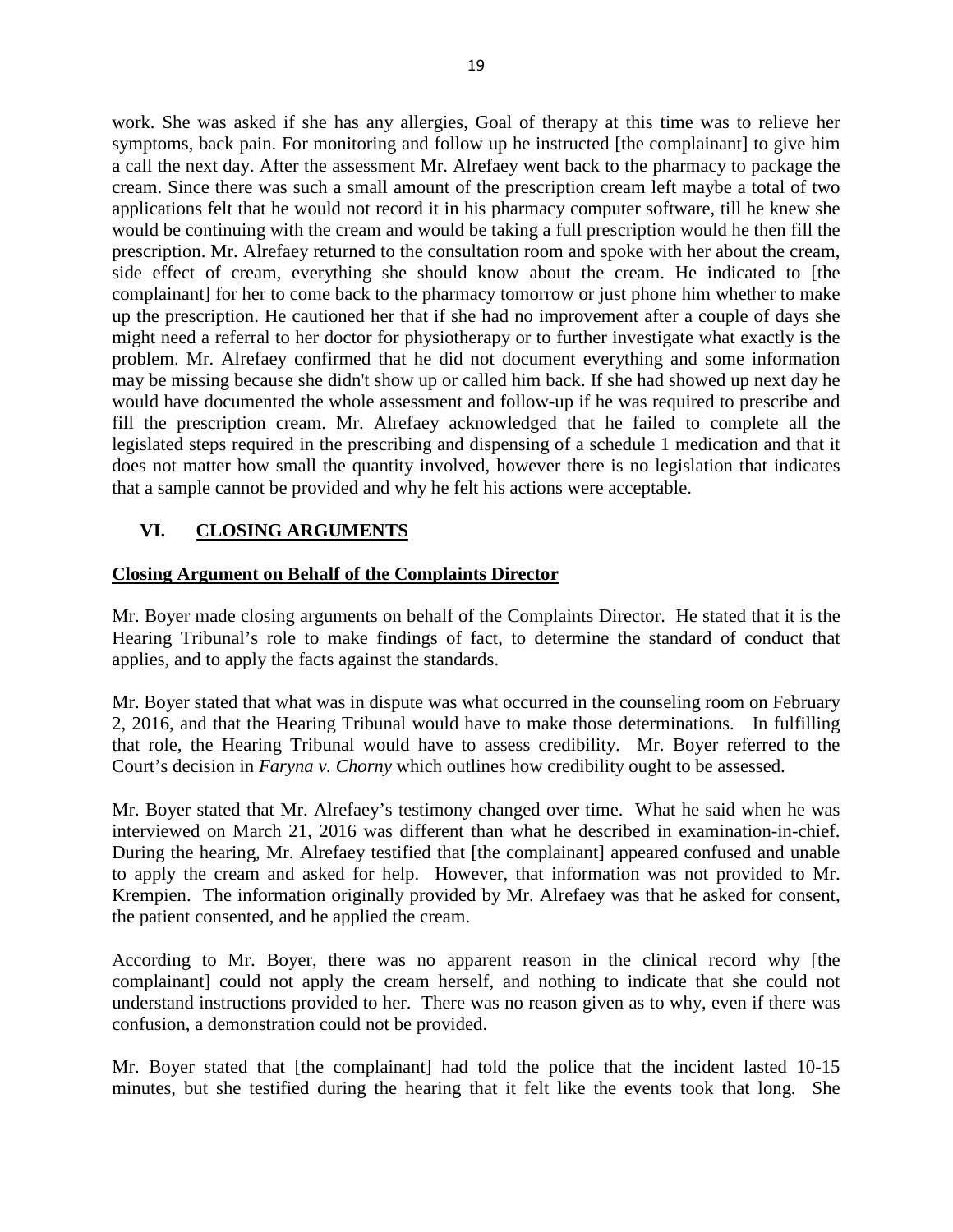testified that when the incident occurred, she was in shock, and that when someone is in shock, it can seem to them like time stands still.

He anticipated that [the complainant]'s credibility might be challenged because she received a prescription for anti-depressants or because she did not call out or makes a fuss when leaving the premises. Mr. Boyer submitted that such an argument is inconsistent with the decision in *R. v. Seaboyer*. Moreover, her behavior was not unexpected given her testimony that she was stunned.

Mr. Boyer suggested that Mr. Alrefaey's description of [the complainant] became more dramatic as the hearing approached, there is a suggestion that she is fantasizing about what occurred, and that she is not a reliable witness. He indicated that what should also be considered is why she would have gone to the police given the difficulty that victims of sexual assault face.

Mr. Boyer also noted that when Mr. Alrefaey was interviewed by Mr. Krempien, Mr. Alrefaey acknowledged that he rolled down the band on [the complainant]'s pants to avoid getting cream on them.

He also suggested that the clinical notes (pages 47-48 of Exhibit Book) were likely made on February 10, 2016, not February 2, 2016. He submitted that the notes were made after the police attended and Mr. Alrefaey knew that he was being investigated. He suggested that they were created to provide the specter that there was a clinical rationale for applying the cream, and that the failure to reference the application of the 10% Diclofenac, 2% Cyclobenzaprine, and 2% Lidocaine cream is relevant to Mr. Alrefaey's credibility.

In contrast, [the complainant]'s testimony was consistent and credible in all respects, with the exception of her report to the police that the incident lasted 10-15 minutes.

Mr. Boyer indicated that there was no prescription written for the 10% Diclofenac, 2% Cyclobenzaprine, and 2% Lidocaine cream, and suggested that s. 31(2) of the *Pharmacy and Drug Act* indicates that Schedule 1 drugs may be compounded, dispensed or sold only pursuant to a prescription. The fact that only a few milligrams were on hand is a red herring, since a prescription is required for any Schedule 1 drug.

Mr. Boyer submitted that the allegations in the Notice of Hearing were proven, on a balance of probabilities.

#### **Closing Argument on Behalf of Mr. Alrefaey**

Mr. Fitz made closing submissions on behalf of Mr. Alrefaey.

Mr. Fitz indicated that when considering the evidence provided by Mr. Alrefaey when he was interviewed by Mr. Krempien, it must be remembered that the notes (pages 35-38) were not made at the same time as the interview, but were dictated after he left the pharmacy. In addition, Mr. Alrefaey's first language is not English, and Mr. Krempien may have had difficulty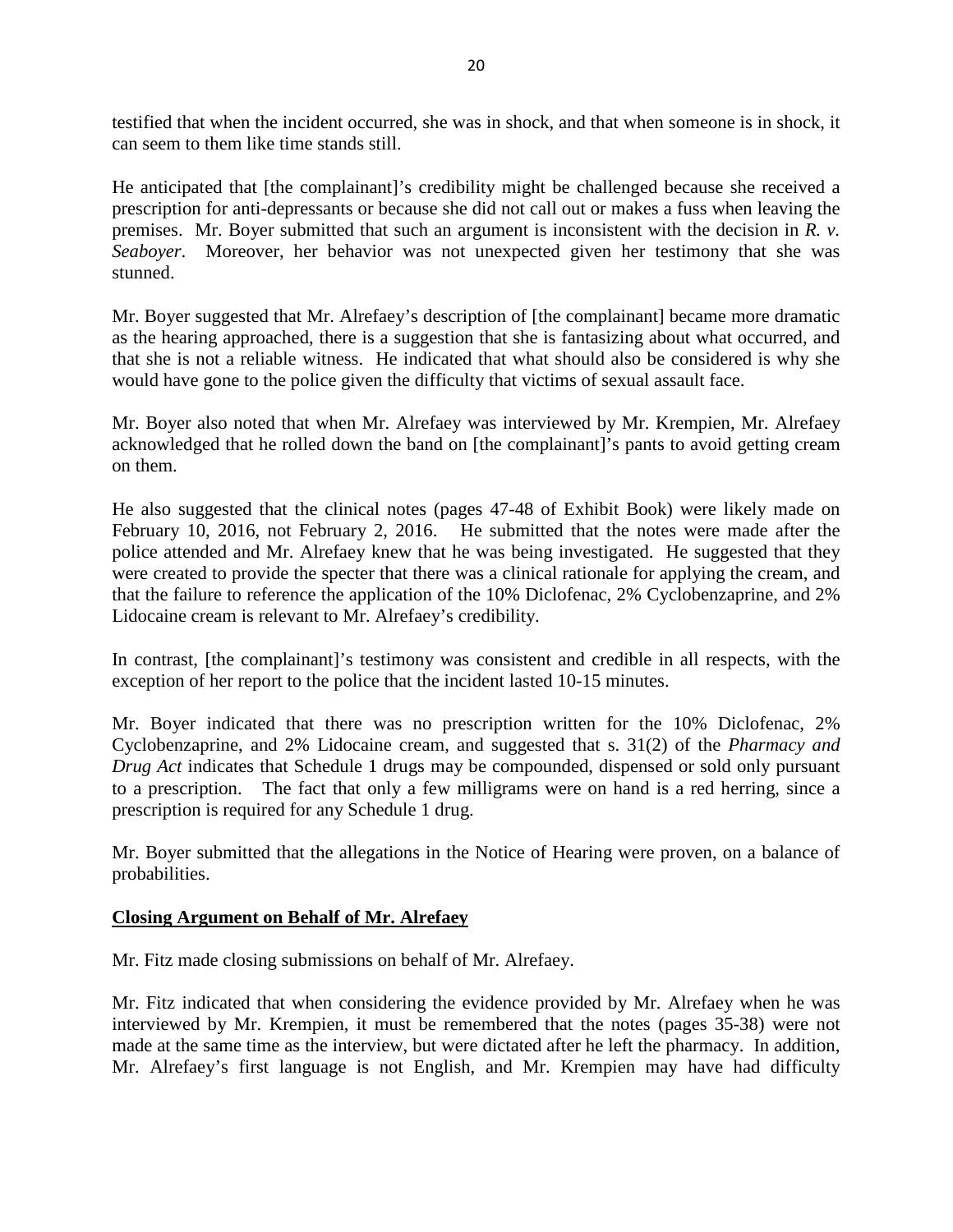understanding Mr. Alrefaey. Accordingly, the more reliable version of Mr. Alrefaey's initial evidence is the written summary provided by Mr. Alrefaey (page 39).

With respect to Mr. Boyer's submission that the notes (pages 47-48) were created after the police attended at the pharmacy so Mr. Alrefaey could cover his tracks, Mr. Fitz stated that there is no evidence as to the date when the police attended at the pharmacy.

Mr. Fitz also submitted that the suggestion that the notes were created on February 10, 2016, rather than February 2, 2016, was not a question that was put to Mr. Alrefaey. Accordingly, Mr. Alrefaey's evidence that the handwritten notes were created on February 2, 2016 is unchallenged.

Mr. Fitz also suggested that [the complainant] attended at the pharmacy in a troubled state, and that Mr. Alrefaey was simply trying to assist her. She never filed a complaint with the College. She did file a complaint with the CPS, but the CPS charged Mr. Alrefaey based solely on [the complainant]'s evidence, and he hasn't had an opportunity to respond to those allegations.

Mr. Fitz submitted that there were a number of mistakes during Mr. Krempien's investigation. He didn't see (or ignored) the second page of the police report which indicated the time that the alleged assault took place. There was a disconnect, with respect to the timing, given the evidence of both and Mr. Alrefaey. Mr. Krempien erred in failing to consider this evidence, since it undermined [the complainant]'s credibility.

Moreover, Mr. Krempien erred in considering the fact that the police had laid a charge as part of his assessment. The CPS acted on a complaint, but no determination has been made in the criminal context.

Mr. Fitz indicated that [the complainant]'s credibility was an issue for a variety of reasons. Her estimate of the time Mr. Alrefaey spent applying the cream at the hearing was inconsistent with the information provided in the police report. In addition, [the complainant] testified that after Mr. Alrefaey applied the cream, he got a phone call and left the room. Although Mr. Boyer suggested that she was shocked, she testified that she got up.

Also, he submitted that [the complainant]'s testimony was that when Mr. Alrefaey left the room, he left the door ajar, while she was lying there with her pants down. He suggested her evidence was not credible given the layout of the clinic and how close the receptionist was to the patient counseling room.

In regard to the provision of the 10% Diclofenac, 2% Cyclobenzaprine, and 2% Lidocaine cream without a prescription, Mr. Fitz submitted that the legislative framework is not clear as to whether a pharmacist can provide a sample without writing a prescription.

Mr. Fitz also suggested that it would be unfair to give [the complainant]'s statement she provided to the police more weight than the statement that Mr. Alrefaey provided to Mr. Krempien, given that Mr. Alrefaey was not even notified of the complaint until March 17, 2016.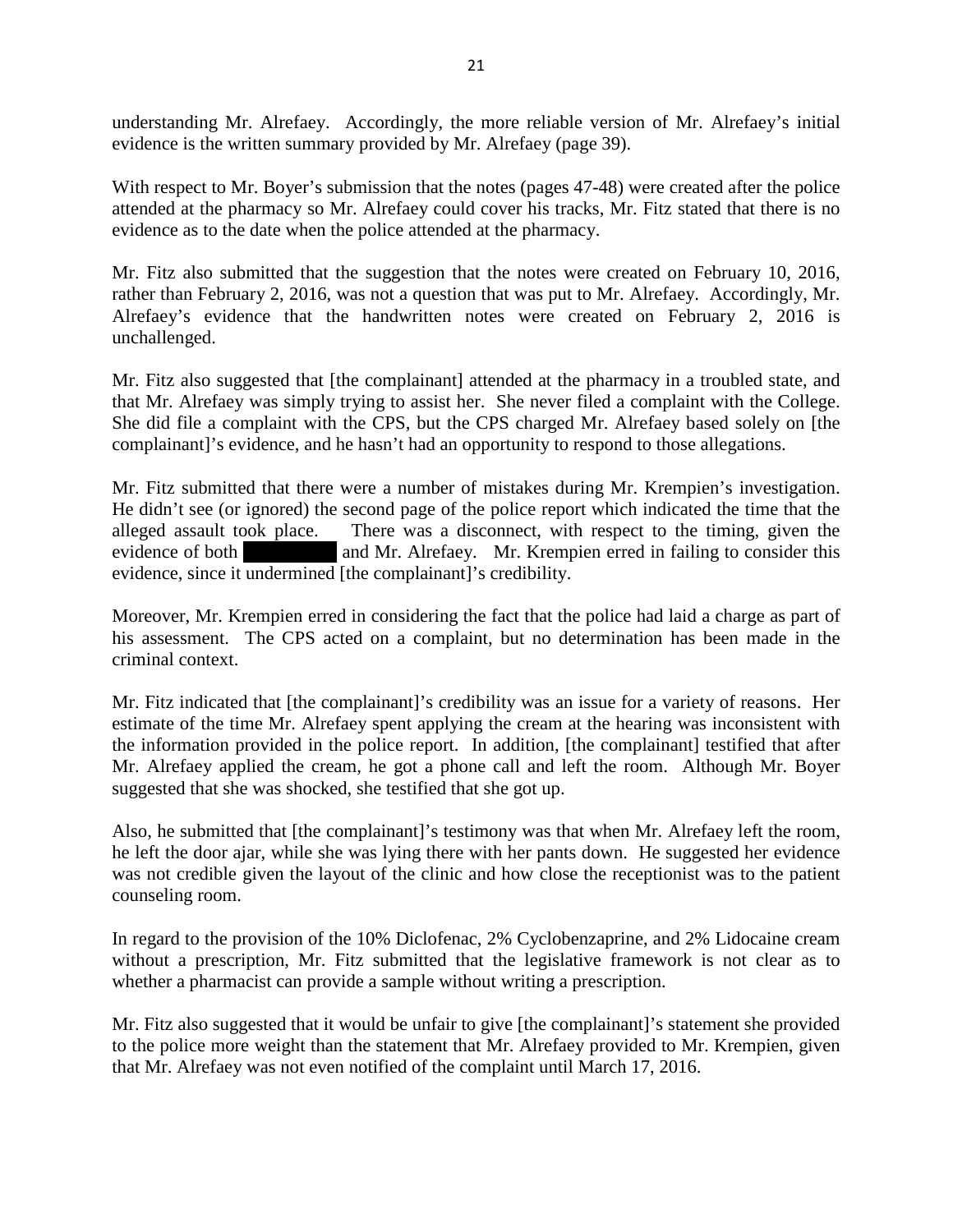Mr. Fitz also summarized what he perceived to be the relevant evidence provided on behalf of each of the witnesses.

Mr. Krempien testimony indicated that [the complainant] confirmed that consent was given to go into the counseling room. She consented to lying on the table. She confirmed that the raising of her shirt was consensual. She consented to the cream being applied to her back. Even though there is disagreement as to who lifted the shirt, there was consent provided by [the complainant]

Mr. Fitz suggested that [the complainant]'s written statement of the incident that she provided to the CPS on February 2, 2016 was prepared when the incident was fresh, compared to subsequent statements provided after this date. Mr. Fitz suggested that there are significant discrepancies in the time evidence provided from this initial statement when compared to subsequent interviews and testimony given at the hearing. [the complainant] acknowledged that she did receive counseling services with respect to her prescription medication, all of which are things that are expected of a pharmacist in the legislative framework and premise as to why she agree to join him in the consultation room. She agrees that she consented to lying down on the table. She acknowledged that she consented to Mr. Alrefaey applying the cream to her mid to lower back.

Mr. Alrefaey's testimony indicated that he was satisfied that he had consent based on the acknowledgments provided by [the complainant] by her own testimony. It is on her own evidence that when she left the pharmacy she did not display being angry or upset, at least not noticeably so. He acknowledged he didn't label the sample of the cream he provided. But in absence of clarity in the legislation whether a sample can be provided or not, he did not believe he contravened any part of the legislation.

# **VII. FINDINGS**

The Hearing Tribunal, after considering the documentary evidence, the witness testimony, and the submissions of the parties, finds that allegation  $#1, #2, #3, #4, #5, #7, #8$  and  $#9$  were factually proven on a balance of probabilities. The Hearing Tribunal finds that allegation #6 is proven, in that Mr. Alrefaey pulled [the complainant]'s leggings and underwear down to expose at least the upper part of her buttocks, and then touched her hips and the upper part of part of her buttocks without obtaining her consent.

Although all of the allegations were factually proven, allegations #1, #2, #3, #4, #5 and #7 are statements of fact that provide some context with respect to the remaining allegations, but do not constitute unprofessional conduct in and of themselves.

The Hearing Tribunal finds that the following allegations are factually proven and also constitute "unprofessional conduct": #6, #8, and #9.

In determining that the allegations are factually proven, the Hearing Tribunal made the following key findings of fact: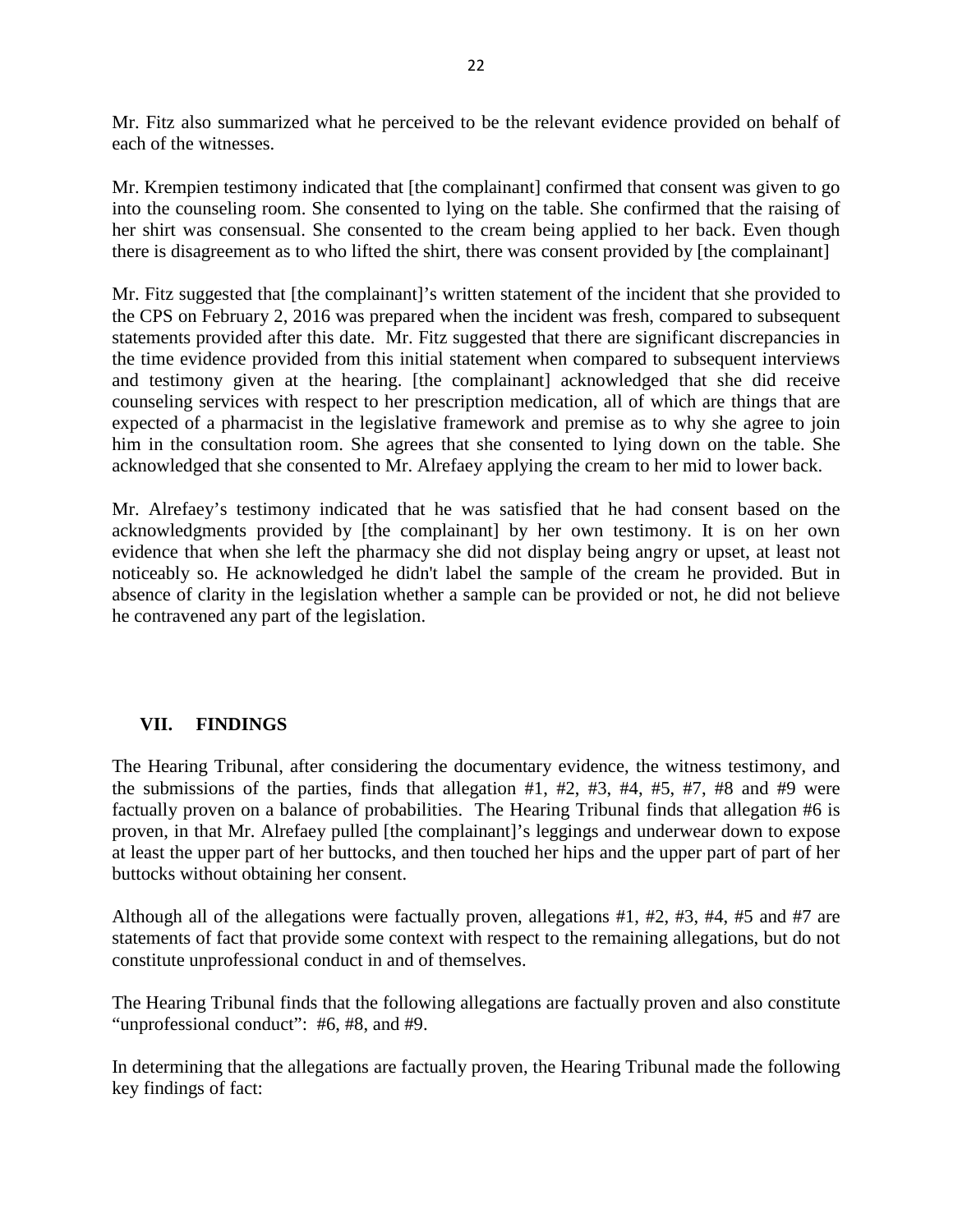- [The complainant] attended with Dr. at Northmount Medical Center on February 2, 2016 sometime between 6:00 and 6:30 p.m. She attended with Dr. because she was having trouble sleeping and required anti-depressants, which she had been prescribed before by someone other than Dr. Dr. Dr. Intersection prescribed her Cipralex and melatonin.
- After [the complainant] attended with Dr. she dropped off her prescriptions at Mell Pharmacy (Remedy Rx) at approximately  $6:41$  p.m.
- Mr. Alrefaey asked [the complainant] to follow him to the private counseling room. Mr. Alrefaey informed her of the side effects of the Cipralex. The conversation occurred in the patient counseling room, with the door closed.
- The pharmacy is a small area and the private counseling room is close to the pharmacy counter and the reception area for the adjoining medical clinic.
- Mr. Alrefaey asked [the complainant] whether she had any pain in her body, and she advised him that she had pain in her mid-back since she was a child.
- Mr. Alrefaey advised that he had some cream that could help her and he left the patient counseling room and obtained a small bottle of 10% Diclofenac, 2% Cyclobenzaprine, and 2% Lidocaine cream.
- Mr. Alrefaey asked [the complainant] if there was anyone at home who could apply the cream. She indicated that there was only her young daughter.
- Mr. Alrefaey asked if he could show [the complainant] how to apply the cream.
- During her attendance with Mr. Alrefaey, he did not inquire whether [the complainant] was physically capable of applying the cream to her mid and lower back herself. In fact, [the complainant] was capable of applying the cream to her mid to lower back and did not need assistance to do so.
- Although [the complainant] felt she required anti-depressants and had been having trouble sleeping, when she attended in the patient counseling room, she was capable of understanding instructions regarding how to apply the 10% Diclofenac, 2% Cyclobenzaprine, and 2% Lidocaine cream and there was no reason why Mr. Alrefaey needed to apply the cream to [the complainant]'s mid to lower back.
- Mr. Alrefaey told her [the complainant] to lie down on the examining table and he raised her shirt so he could apply the cream.
- He applied the Diclofenac cream to her mid and lower back in a circular motion. [the complainant] consented to the application of the cream to her mid and lower back.
- He then pulled down the pants she was wearing, flipped over the waistband, and then lowered her underwear down so that the upper portion of her buttocks was exposed.
- Mr. Alrefaey proceeded to massage her hips and the top of her buttocks, close to her back, and told her that would be the source of her pain.
- Mr. Alrefaey applied the 10% Diclofenac, 2% Cyclobenzaprine, and 2% Lidocaine cream and rubbed [the complainant]'s mid and lower back, and then her hips and buttocks, for a short period of time (approximately 2 minutes).
- Mr. Alrefaey did not ask [the complainant] whether he could pull her pants and underwear down, and did not warn her he was going to do so. [The complainant] did not consent to Mr. Alrefaey pulling her pants or underwear down, and did not consent to the application of the cream to her hips or her buttocks.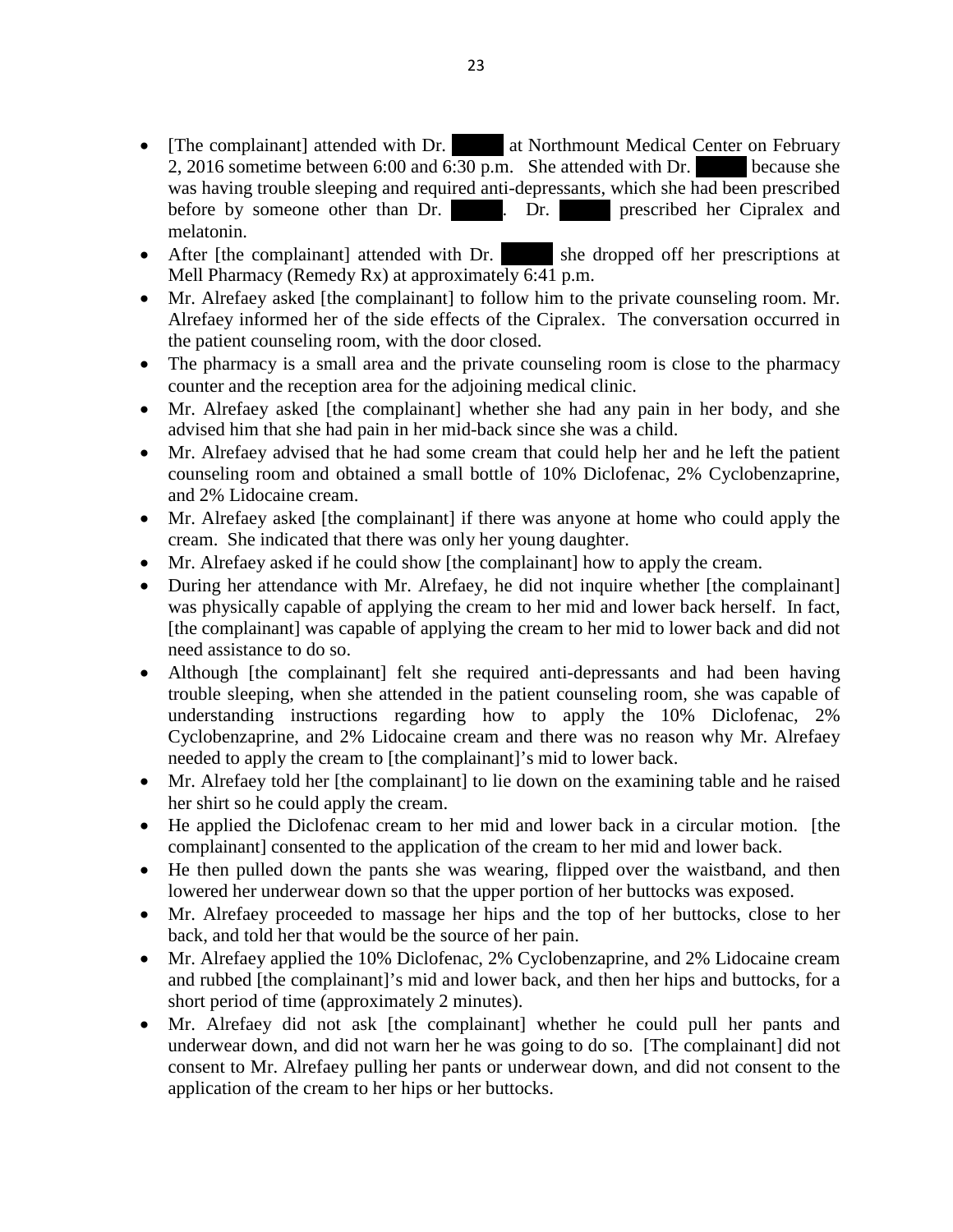- The door to the patient counseling room was closed during the entire period of this encounter.
- Mr. Alrefaey received a phone call and left the patient counseling room for a short time, leaving the door slightly ajar. [The complainant] got up from the table. Mr. Alrefaey returned before she was able to pull her pants up. Mr. Alrefaey pulled her pants and underwear up for her.
- Although [the complainant] did not consent to Mr. Alrefaey pulling down her pants and underwear, or applying the 10% Diclofenac, 2% Cyclobenzaprine, and 2% Lidocaine cream to her hips and the top part of her buttocks, [the complainant] did not voice any objection when Mr. Alrefaey pulled her pants and underwear down, and did not voice any objection or cry out in protest when Mr. Alrefaey applied the 10% Diclofenac, 2% Cyclobenzaprine, and 2% Lidocaine cream to her hips and the top part of her buttocks.
- Mr. Alrefaey gave [the complainant] a small bottle of the 10% Diclofenac, 2% Cyclobenzaprine, and 2% Lidocaine cream without writing her a prescription at no charge. He also provided her with a bottle of melatonin at no charge.
- [The complainant] left the pharmacy immediately thereafter. There were other individuals in the pharmacy and at the clinic when [the complainant] left. [The complainant] did not report what had happened to any of those individuals.
- Immediately after [the complainant] left the pharmacy while she was at the bus stop waiting for the bus [the complainant] phoned her mother and told her mother what happened.
- [The complainant] took the bus to her dentist appointment, and when she got home her mother suggested that she should contact the police.
- [The complainant] made the decision to contact the police. The police attended at her home, and she completed a two-page police report at approximately midnight on February 3, 2016.
- The only documentation created by Mr. Alrefaey with respect to the counseling provided to [the complainant] is the electronic records which were entered on February 10, 2016, and the handwritten notes (pages 47 and 48) that are undated. The Hearing Tribunal finds that the notes were created on February 10, 2016, not February 2, 2016.
- Mr. Alrefaey did not document his application of the 10% Diclofenac, 2% Cyclobenzaprine, and 2% Lidocaine cream.

## **VIII. ANALYSIS OF THE EVIDENCE AND ALLEGATIONS**

In determining whether the allegations were proven, the Hearing Tribunal was required to assess the credibility of both [the complainant] and Mr. Alrefaey, who gave conflicting testimony regarding some of the events. The Court in *Faryna v. Chorny* held the following with respect to assessment of credibility:

"The credibility of interested witnesses, particularly in cases of conflict of evidence, cannot be gauged solely by the test of whether the personal demeanor of the particular witness carried conviction of the truth. The test must reasonably subject his story to an examination of its consistency with the probabilities that surround the currently existing conditions. In short, the real test of the truth the story of a witness in such a case must be its harmony with the preponderance of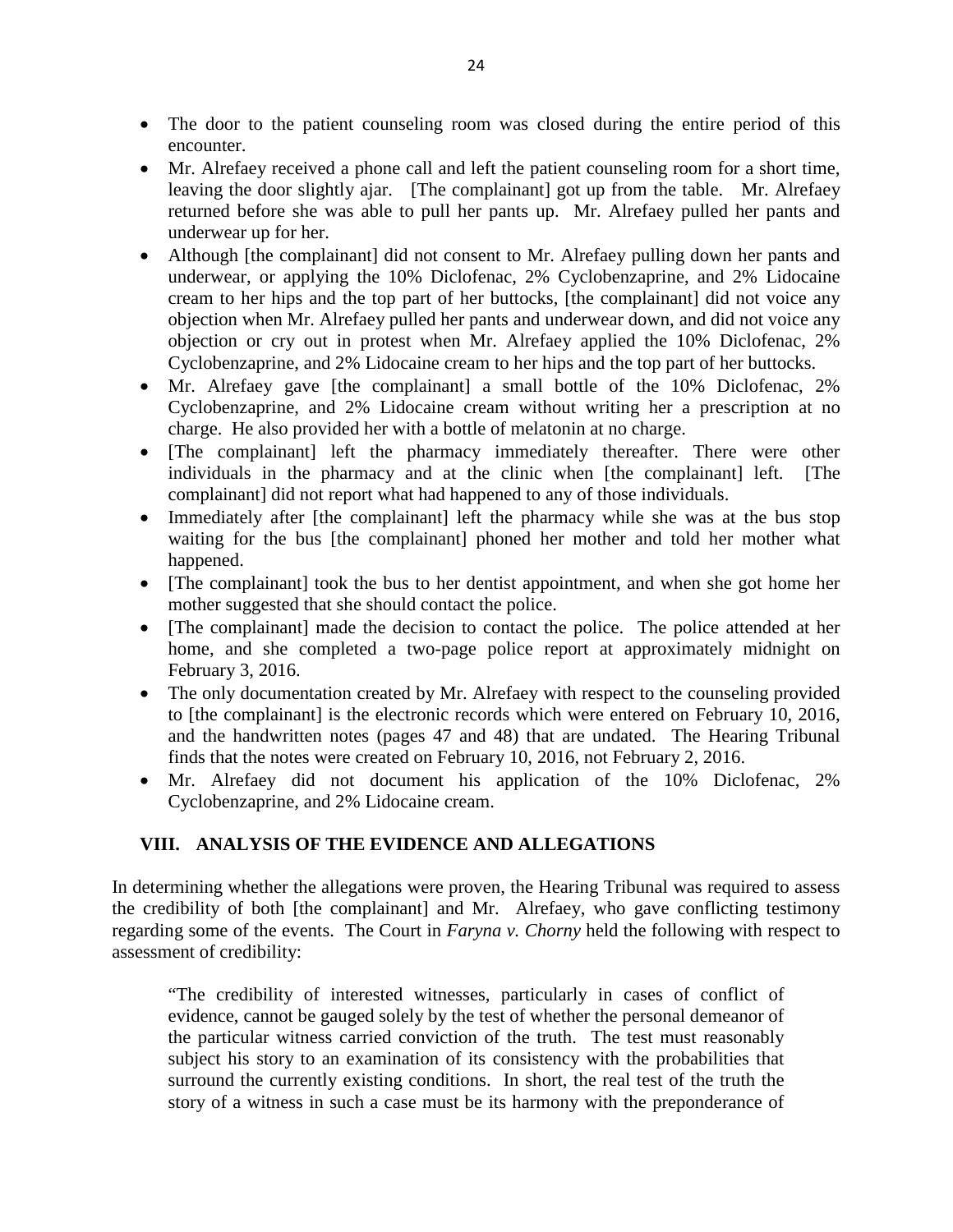the probabilities which a practical and informed person would readily recognize as reasonable in that place and in those conditions."

The Hearing Tribunal considered a number of factors to assess the credibility of the witnesses, including: appearance and demeanor, whether the witness had a clear recollection of events, whether the evidence was both internally and externally consistent, whether the version of events proposed by the witnesses was probable or plausible, the witness' ability to perceive, and whether the witness was motivated to recount the events in a certain way.

In general, the Hearing Tribunal found [the complainant] to be a more credible witness than Mr. Alrefaey. Where their evidence conflicted on material points, the Hearing Tribunal generally preferred the testimony of [the complainant]. The reasons for finding [the complainant]'s testimony to be credible are:

- 1. [The complainant] was somewhat reserved but appeared clear, direct and forthright during the course of her testimony. [The complainant] remained calm on crossexamination, and remained consistent in her responses.
- 2. Despite the passage of time, [the complainant] had a good recollection of key events on the date in question.
- 3. [The complainant] called her mother immediately upon leaving the pharmacy to report what had occurred. This is consistent with [the complainant]'s evidence that she felt that something inappropriate had happened during the course of her interactions with Mr. Alrefaey.
- 4. [The complainant] made the decision to contact the police later that evening. Her reporting of the events to her mother, and that same evening to the police, is consistent with her testimony that Mr. Alrefaey touched her hips and buttocks, without obtaining her consent.
- 5. [The complainant] candidly acknowledged that she told Mr. Alrefaey about the history of her back pain. She also acknowledged that she consented to entering the patient counseling room with Mr. Alrefaey, and she permitted him to raise her shirt so he could apply cream to her mid-back. However, she did not consent to him lowering her pants and underwear, or to him applying cream to her buttocks or hips. [the complainant]'s testimony on these points suggested that she was clear in her own mind that there was a difference between what she consented to, and what actually occurred.
- 6. [The complainant]'s evidence was consistent on key, material points. In her report to the police, she stated that she told Mr. Alrefaey she had back pain, and that he told her he had cream and would show her how to apply it. He asked her to lay down, started to touch her upper back then her hips, then pulled her pants down and then her underwear. He then massaged her lower back and butt, before leaving the room for a phone call. He then returned and insisted on helping to pull her underwear and pants up. Although [the complainant] provided additional details to Mr. Krempien when she was interviewed, the information she provided to Mr. Krempien on key, material points was largely consistent with her initial report to the police the same night that the event occurred.
- 7. [The complainant] had no prior dealings or relationship with Mr. Alrefaey, and had no motivation to fabricate her evidence.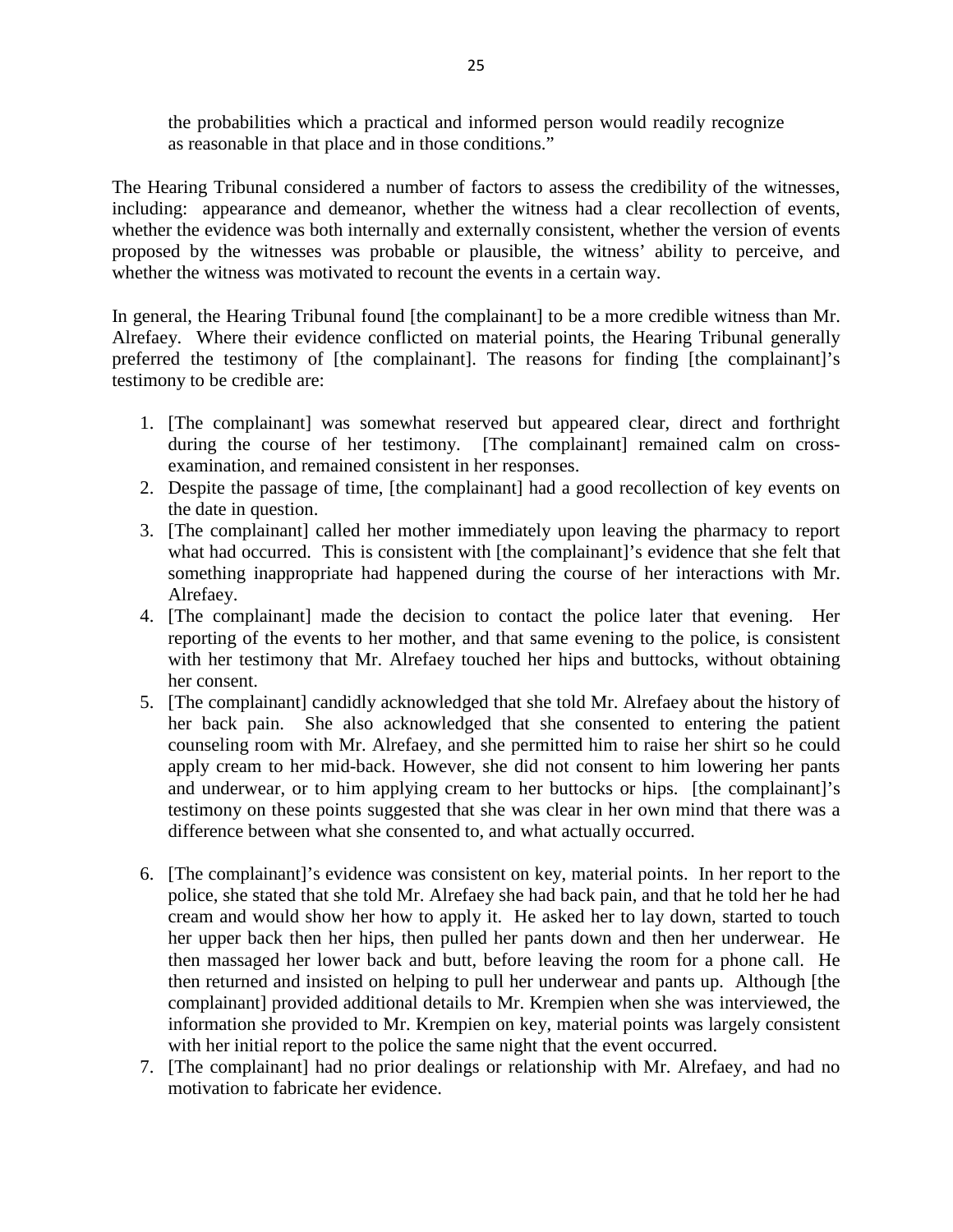8. The Hearing Tribunal did consider that there were some discrepancies in [the complainant]'s evidence. Most of the discrepancies were minor and did not undermine [the complainant]'s evidence with respect to the key elements of the allegations. However, there was a significant discrepancy regarding her report of the amount of time that Mr. Alrefaey spent when he was applying the cream to her back, hips and buttocks.

In her written police report, submitted on February 3, 2016 at 12:13 a.m., [the complainant] stated that "…at one point he stayed on one spot at the top of my butt and massaged it for about 2-3 min. He rubbed me for 10-15 min." During the course of the hearing, Mr. Alrefaey testified that he rubbed her mid-back for approximately 30 seconds. Moreover,  $\cdot$  is statement indicated that Mr. Alrefaey left the patient counseling room to obtain the cream, and was only in the room for 1-2 minutes after he returned. During the hearing, [the complainant] was asked about the amount of time that it took for Mr. Alrefaey to apply the cream. [the complainant] stated that she couldn't give an exact time, but at the time of the events, it felt extremely long and terrifying.

Although [the complainant] acknowledged during her testimony that she had written her police statement just 5-6 hours after the event occurred, when the events were fresher in her mind, and that her evidence was inconsistent with the information provided by both Mr. Alrefaey and this inconsistency did not undermine her evidence on key points. [The complainant] testified that when the incident occurred, she was in shock, and that she "froze." The Hearing Tribunal finds that while her perception of the time (as noted in her police report) was not supported by external evidence, most notably statement, the inconsistency was reasonable given the nature of what was occurring, and her state of mind at the time. Also the accuracy of the stated time estimates by  $\sim$  was impossible for the Hearing Tribunal to confirm as she was not called as a witness.

There was also no demonstration during the hearing what was defined as the level of the butt crease. This did not undermine the rest of [the complainant] testimony which consistently communicated that of being frozen and feeling exposed.

Accordingly, the inconsistencies with respect to this aspect of [the complainant]'s evidence did not undermine [the complainant]'s credibility.

During the course of the hearing, counsel for Mr. Alrefaey suggested that there were a number of additional factors that the Hearing Tribunal should consider that negatively affected [the complainant]'s credibility. The Hearing Tribunal considered these submissions on behalf of Mr. Alrefaey.

## **1. Whether [the complainant]'s state of mind on the date in question negatively affected her ability to perceive what was happening, her memory of the events, or her ability to recount what occurred.**

During the course of the hearing, Mr. Alrefaey testified that [the complainant] appeared to be "agitated", "nervous", and "angry", and that it seemed like she was going to cry.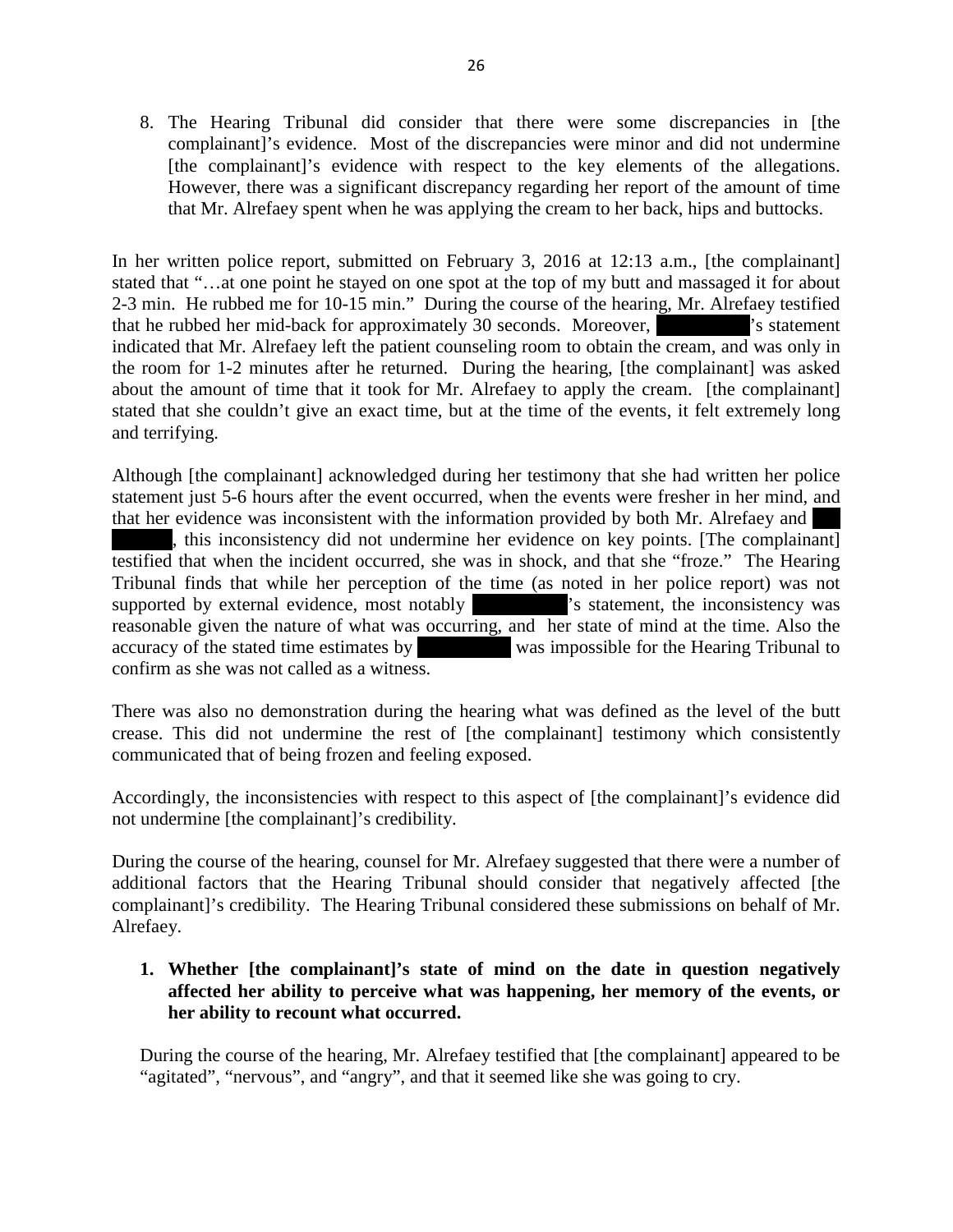In the written statement provided to Mr. Krempien on March 21, 2016, Mr. Alrefaey only stated that she looked "irritable and little nervosas." The Hearing Tribunal accepts that [the complainant] may have been irritated and nervous when she attended with Mr. Alrefaey.

During the course of the hearing, [the complainant] was not specifically asked whether she was "angry" or whether she was about to cry. However, even if the description of [the complainant]'s demeanor as provided by Mr. Alrefaey at the hearing was accurate, it does not follow that she was suffering from a medical or emotional condition that would not allow her to perceive the events accurately, or that caused her to fabricate or fantasize the events that took place.

Moreover, the Hearing Tribunal considered [the complainant]'s personal circumstances at the time of the incident. She demonstrated mental competency, mental ability and maturity. She was a single mother, living on her own, taking care of her daughter, with modest financial resources, while still advancing herself as a student enrolled in an Emergency Medical Responder course. The fact that she suffered from depression, and received treatment for it, did not undermine the credibility or reliability of her evidence.

## 2. **Whether [the complainant]'s failure to call out for help negatively affected her credibility**

The Hearing Tribunal also carefully considered whether [the complainant]'s credibility was diminished, since she did not call out for help during the event or make a fuss when leaving the premises. The Hearing Tribunal finds that the fact that [the complainant] did not call out or immediately tell the receptionist what had occurred did not diminish her credibility. Her actions would be quite typical and reasonable responses for a victim dealing with this type of misconduct from a person in a position of authority and in light of the distinct power inequity between [the complainant] and Mr. Alrefaey, who is a healthcare professional. The fact that [the complainant] did not confront Mr. Alrefaey directly did not diminish her credibility. By [the complainant]'s own admission, she was confused what a pharmacist was allowed to do or not do, and was in shock, but felt the actions by Mr. Alrefaey were wrong regardless.

## **3. Whether [the complainant] exaggerated the incident when she reported it to her mother**

It was also suggested that [the complainant] contacted the police after she had exaggerated the events to her mother, and that she did so not on her own accord, but rather at the request of her mother. The Hearing Tribunal rejected the suggestion that [the complainant] had exaggerated the events to her mother. There was no motivation for her to do so, and the Hearing Tribunal believed [the complainant] when she denied the suggestion that she had exaggerated what occurred when she spoke to her mother. [The complainant] consistently stated that while she spoke to her mother about the event, it was her choice to contact the police. Consideration was given by the Hearing Tribunal why [the complainant] would go to the police given the difficulty that victims of sexual assault face and what would [the complainant] gain by launching an inaccurate account of the events to the CPS.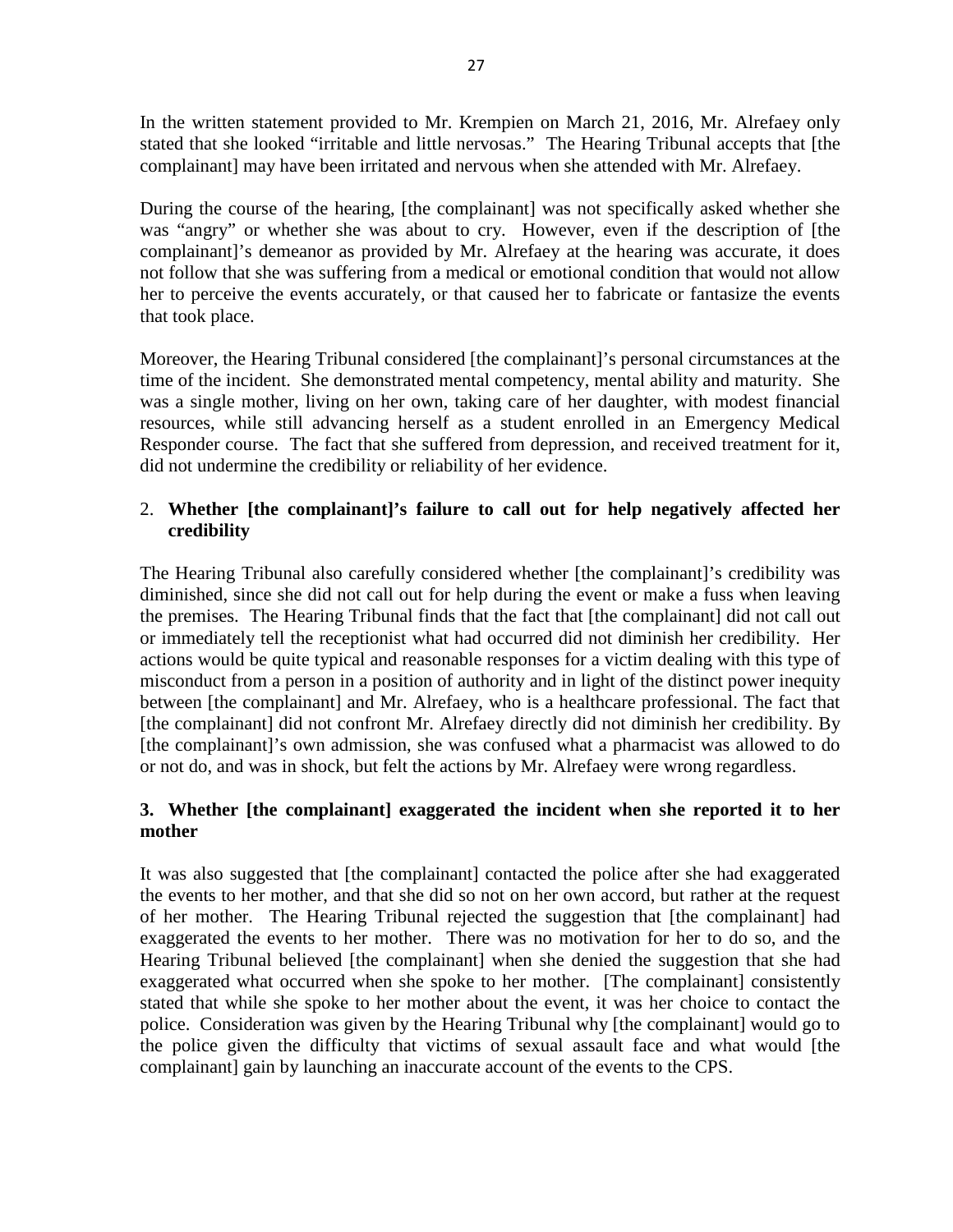## **4. Whether the fact that [the complainant] had a prescription filled at the pharmacy on March 9, 2016 negatively impacted her credibility**

The Hearing Tribunal also considered the fact that [the complainant] had a prescription for her child filled at the pharmacy on March 9, 2016, approximately five weeks after the incident. Mr. Alrefaey did not know whether [the complainant] actually came to the pharmacy herself. However, [the complainant] testified that on the date in question, someone else picked up the prescription for her, and the Hearing Tribunal accepts her evidence in that regard. Although it would have been surprising for [the complainant] to have returned to the pharmacy herself (thereby risking another encounter with Mr. Alrefaey), the fact that [the complainant] elected to have another prescription filled at the same pharmacy did not diminish her credibility, especially given that [the complainant] did not pick up the prescription herself.

## **5. Whether [the complainant]'s testimony is plausible given her evidence that Mr. Alrefaey left the door to the consultation room partially ajar**

The Hearing Tribunal also considered the plausibility of [the complainant]'s evidence, in light of the evidence that she provided when she met with Jim Krempien on April 14, 2016, that Mr. Alrefaey left the consultation room for a phone call, and that the door was not fully closed and was "a little bit ajar." The Hearing Tribunal considered whether [the complainant]'s evidence that Mr. Alrefaey had pulled her leggings and underwear down was plausible, given her testimony that he left the door open, while she remained on the table with her pants down. The only evidence on this point is the information provided by [the complainant] to Mr. Krempien, that the door was a "little ajar". Further, [the complainant]'s testimony at the hearing was consistent with her earlier evidence, when she agreed with Mr. Fitz' suggestion that the door was "partially open." The fact that Mr. Alrefaey left the door slightly ajar did not undermine [the complainant]'s testimony, given that Mr. Alrefaey left for a very short period of time and the door was not fully open.

For the reasons set out above, the Hearing Tribunal found that [the complainant] was a credible witness, and accepted her version of events on key material points.

The Hearing Tribunal also carefully considered Mr. Alrefaey's credibility. The reasons the Hearing Tribunal accepted [the complainant]'s testimony when it conflicted with Mr. Alrefaey's testimony on key material points is described below.

1. Mr. Alrefaey provided his evidence during the hearing in a definitive manner. He stated with certainty that he specifically recalled a number of aspects of his interactions with [the complainant], including that he did not move her shirt in order to rub the cream on her back, that she moved her shirt herself, and that she appeared "angry." The definitive manner in which Mr. Alrefaey provided his evidence undermined his credibility. It is unusual that Mr. Alrefaey would recall with certainty every aspect of his interaction with [the complainant], especially given that Mr. Alrefaey had no notes relating to the issue of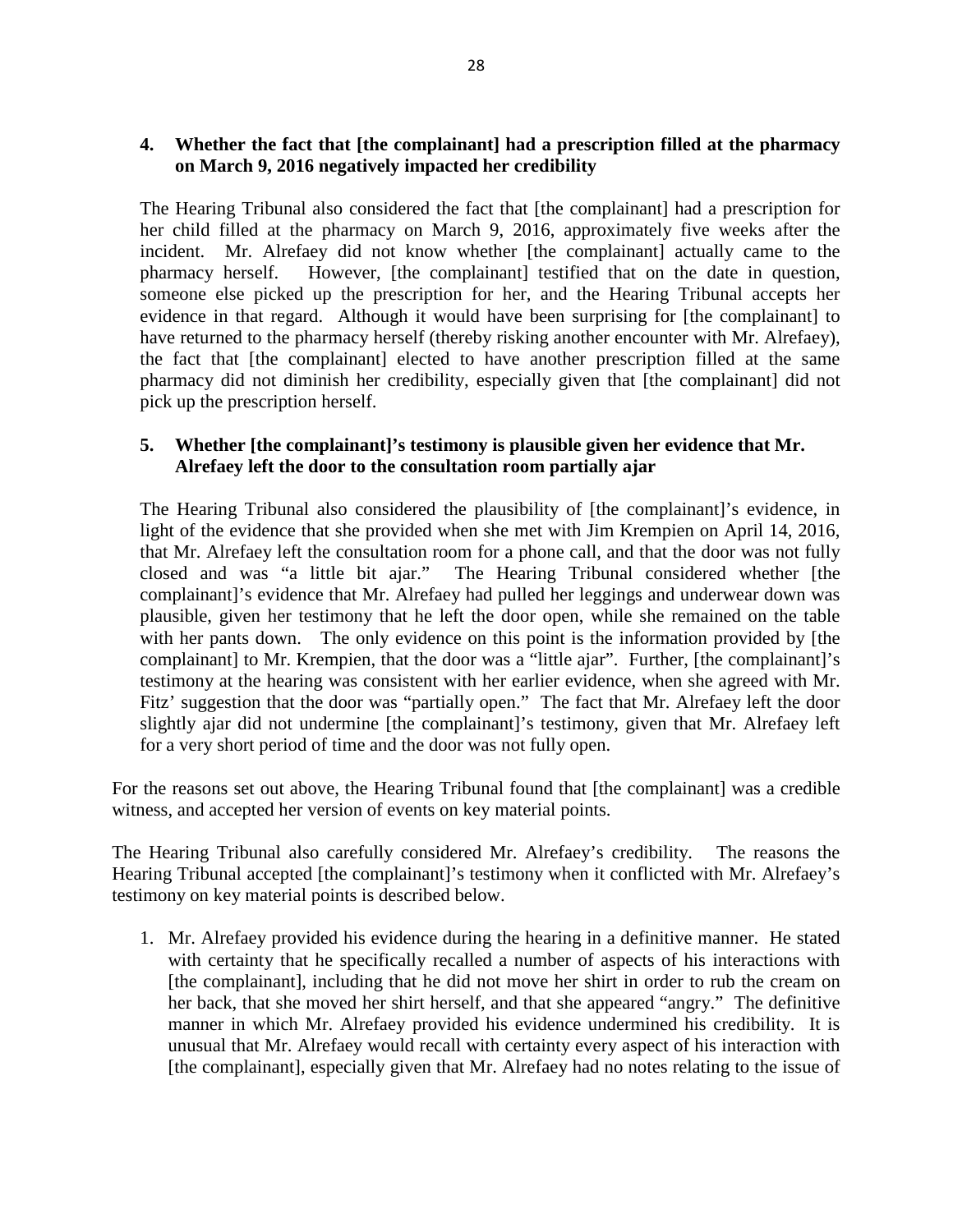informed consent, and no notes indicating that he applied cream to [the complainant]'s back.

2. Mr. Alrefaey's testimony changed with respect to his description of his interactions with [the complainant] In Mr. Krempien's Memo dated March 21, 2016 summarizing his interview with Mr. Alrefaey, Mr. Krempien noted that Mr. Alrefaey told him that he rolled down the band on [the complainant]'s pants to avoid getting cream on them. Although Mr. Krempien's Memo is only a summary of the evidence provided by Mr. Alrefaey, the Hearing Tribunal considered that the Memo was prepared very shortly after the interview with Mr. Alrefaey. The Hearing Tribunal does not believe that Mr. Krempien was mistaken and accepts that it is an accurate summary of the information provided by Mr. Alrefaey.

During examination-in-chief, Mr. Alrefaey stated he did not touch any part of [the complainant]'s clothing. Specifically, he testified that he did not lift her shirt and did not touch any part of her pants or her underwear.

When Mr. Alrefaey was interviewed by Mr. Krempien approximately seven weeks after the incident, he admitted to having touched [the complainant]'s pants, but later denied doing so. The Hearing Tribunal found that this was a significant discrepancy.

- 3. In addition, there was a dramatic increase in the nature of the details provided with respect to Mr. Alrefaey's description of [the complainant]'s demeanor and presentation. In his written documentation of the encounter with [the complainant], which he stated was recorded on February 2, 2016, he stated that the patient had "back pain and anxiety." In his initial written statement provided to Mr. Krempien, Mr. Alrefaey stated that [the complainant] looked "irritable" and "nervous" When he testified at the hearing, Mr. Alrefaey testified that she presented as "nervous", "agitated", "angry", and on the verge of crying. If Mr. Alrefaey had concerns with respect to [the complainant]'s state of mind at the time he provided counselling to her, the hearing Tribunal would have expected him to note his concerns in the records that he prepared. Yet, the only observation he noted was "anxiety." The Hearing Tribunal found that the additional details were provided to try to undermine [the complainant]'s credibility. However, the evolution of Mr. Alrefaey's description of [the complainant] ultimately diminished his own credibility.
- 4. Mr. Alrefaey's claim that his first language is not English and the source of the misunderstanding in the statements provided was not accepted as a credible reason for the inconsistency. The changes in his evidence cannot be attributed to a simple lack of understanding of English grammar, especially given that Mr. Alrefaey is a pharmacist who communicates with members of the public in English on a daily basis.
- 5. There was no apparent clinical reason why Mr. Alrefaey needed to apply cream to [the complainant]'s back. As noted above, [the complainant] was capable of understanding simple instructions, and did not suffer from any physical limitation or condition that would prevent her from reaching behind her to apply the cream. Mr. Alrefaey's explanation that she seemed "confused" is not consistent with [the complainant]'s level of functioning and ability to process information that was observed by the Hearing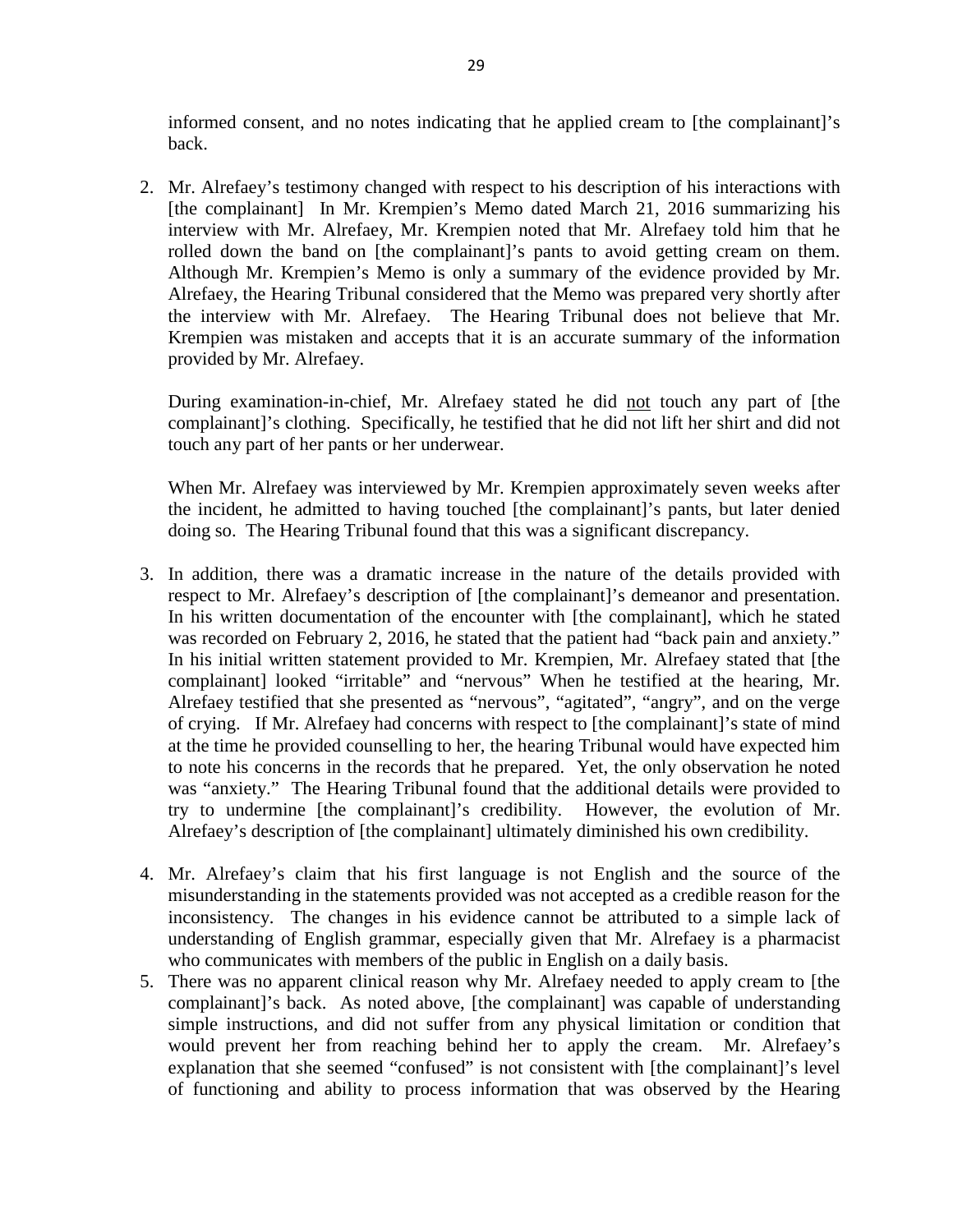Tribunal, and the Hearing Tribunal rejects the assertion that she was confused on the date in question. Although there is nothing that prevents a pharmacist from administering medication to a patient, and administration of medication is within the pharmacy scope of practice, the fact that Mr. Alrefaey chose to do so when it was unnecessary negatively impacted Mr. Alrefaey's credibility.

6. In addition, the Hearing Tribunal considered Mr. Alrefaey's documentation of the encounter with [the complainant]. He testified that he prepared a written record of the treatment he provided to [the complainant] on February 2, 2016, and that he added an electronic note later on February  $10<sup>th</sup>$ . Although in his closing argument Mr. Fitz suggested that Mr. Alrefaey was never asked whether he had added the handwritten notes after the fact, Mr. Alrefaey was cross-examined with respect to the timing of the creation of the patient records. On cross-examination, Mr. Boyer suggested to Mr. Alrefaey that he created the record on February  $10<sup>th</sup>$ , after the police had come to the pharmacy to ask him about his encounter with [the complainant]. Accordingly, Mr. Alrefaey was given notice and an opportunity to respond to the suggestion that the note was not created on February  $2<sup>nd</sup>$ .

Although Mr. Alrefaey maintained that the handwritten portion of his record was created on February  $2<sup>nd</sup>$ , the same day that he applied the cream to [the complainant], the Hearing Tribunal found that it is more likely than not that the electronic and handwritten portion of the records were both created on February  $10<sup>th</sup>$ , over a week after the incident. This finding was based on the Hearing Tribunal's review of Exhibit 12 (page 47 and 48), which shows the handwritten portion of the 'care plan'' below the electronic record. It does not make sense that Mr. Alrefaey would make a handwritten notation starting halfway down the page, just enough to allow the sticker to be affixed above it and not obscuring any of the handwritten notes. Moreover, the handwritten portion appears to be a continuation of the electronic notes, and does not appear to be a discrete and standalone entry.

There was no specific evidence of the date when the police attended at the pharmacy, and accordingly, the Hearing Tribunal does not find that the record was created in response to the police investigation. Nevertheless, Mr. Alrefaey's testimony that he recorded his handwritten notes on February 2, 2016, and added the electronic record after that was not accepted.

Although the Hearing Tribunal did not conclude that the notes were created in response to the police investigation, as noted above, the Hearing Tribunal questioned why Mr. Alrefaey charted that he gave [the complainant] a sample, and charted his instructions to her regarding how to apply the cream ("round, round and up") but failed to make any entries regarding the treatment he provided. While not prohibited, it is extremely unusual for a pharmacist to apply cream to a patient. The Hearing Tribunal would have expected Mr. Alrefaey to record his actions at the time of the occurrence. On the balance of probabilities considering that he did not chart affects his credibility.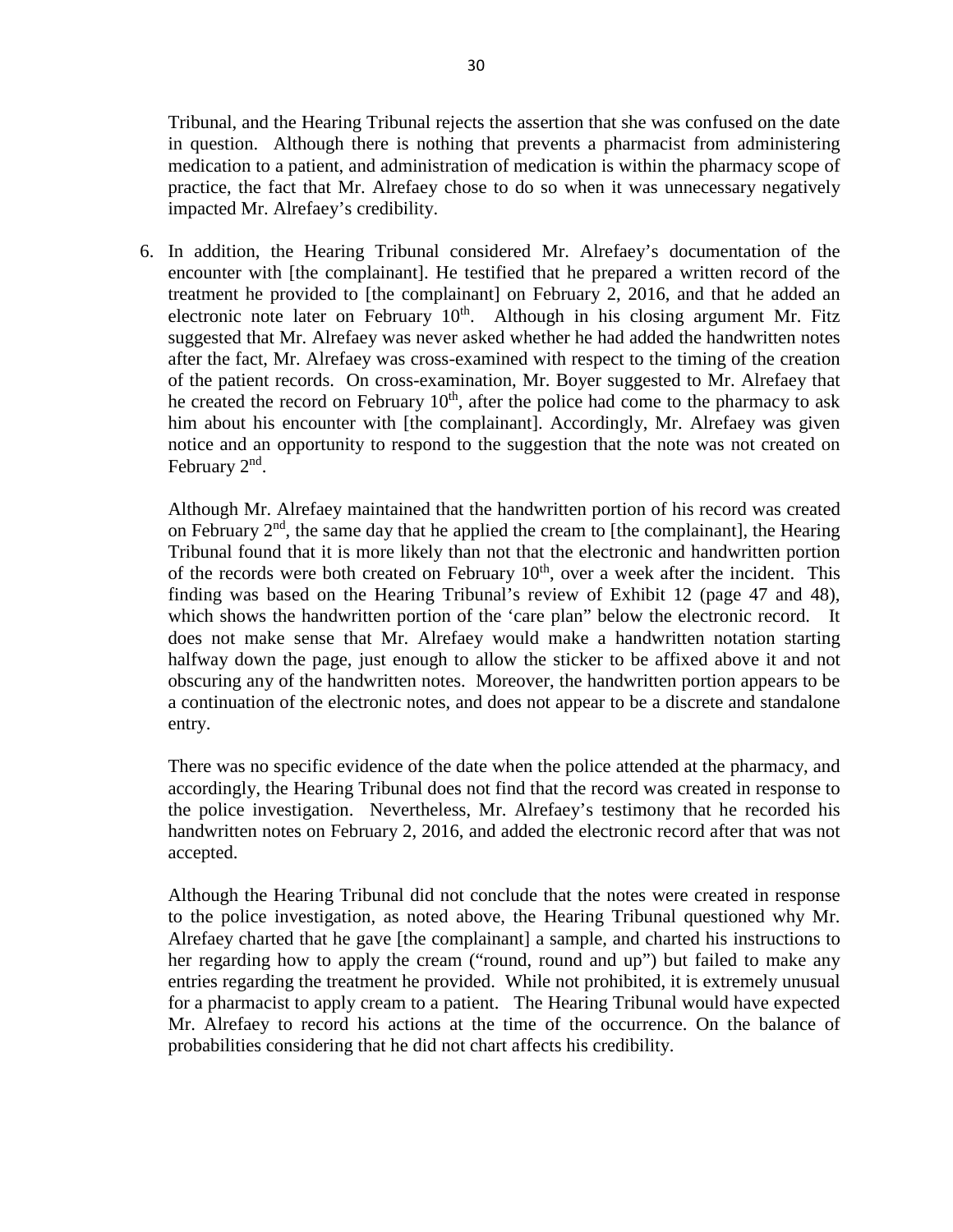7. Mr. Alrefaey's claim whether there is anything wrong in providing a free sample of schedule 1 medication, without a written prescription as required in the legislation presented concern for the Hearing Tribunal and the credibility of Mr. Alrefaey. This behaviour by Mr. Alrefaey demonstrates his own personal interpretation of the legislation and application suitable to his needs and not the patient or the scope which governs pharmacist practice.

## **Allegations #1, #2, #3, #4, #7**

There was no disagreement amongst the key witnesses with respect to allegations #1, #2, #3, #4 and #7. Mr. Alrefaey confirmed that these allegations were factually true. Although these allegations are factually proven, they were presented as factual background with respect to the incident in question. None of the allegations constitute "unprofessional conduct" as defined in s.  $1(1)(pp)$  of the HPA.

#### **Allegation #5**

[The complainant] testified that Mr. Alrefaey asked her to lie down on the examining table, and that he then pulled up her shirt in order to apply the cream. Mr. Alrefaey agreed that he asked her to lie down on the examining table, but testified that [the complainant] pulled up her own shirt so that he could apply the cream.

As noted above, the Hearing Tribunal preferred the testimony of [the complainant] as compared with Mr. Alrefaey's testimony where it conflicted on material points. The Hearing Tribunal accepts [the complainant]'s testimony that Mr. Alrefaey pulled her shirt up after she lay down on the patient examining table. The Hearing Tribunal finds the allegation is factually proven for the reason that [the complainant] was consistent in her account of the events, whereas Mr. Alrefaey's testimony on certain points was inconsistent, and changed over time in some respects.

Although the Hearing Tribunal finds that Mr. Alrefaey did pull [the complainant]'s shirt up for her, the Hearing Tribunal considered [the complainant]'s evidence with respect to this allegation. [the complainant] testified that she did receive counseling services with respect to her prescription medication, all of which are things that are expected of a pharmacist in the legislative framework and premise as to why she agree to join him in the consultation room. She agrees that she consented to lying down on the table. She acknowledged that she consented to Mr. Alrefaey applying the cream to her mid to lower back.

In the circumstances, the Hearing Tribunal finds that Mr. Alrefaey's actions in asking [the complainant] to lie on the examination table and pulling [the complainant]'s shirt up for her do not constitute unprofessional conduct. The reason for this determination by the Hearing Tribunal, was that clear consent was provided by [the complainant] for the shirt to be lifted to expose her mid to lower back for the purpose to apply the cream by Mr. Alrefaey. [The complainant] acknowledges she understood the intentions of the pharmacist and what was to be achieved by the application of the cream to this specific area of her back.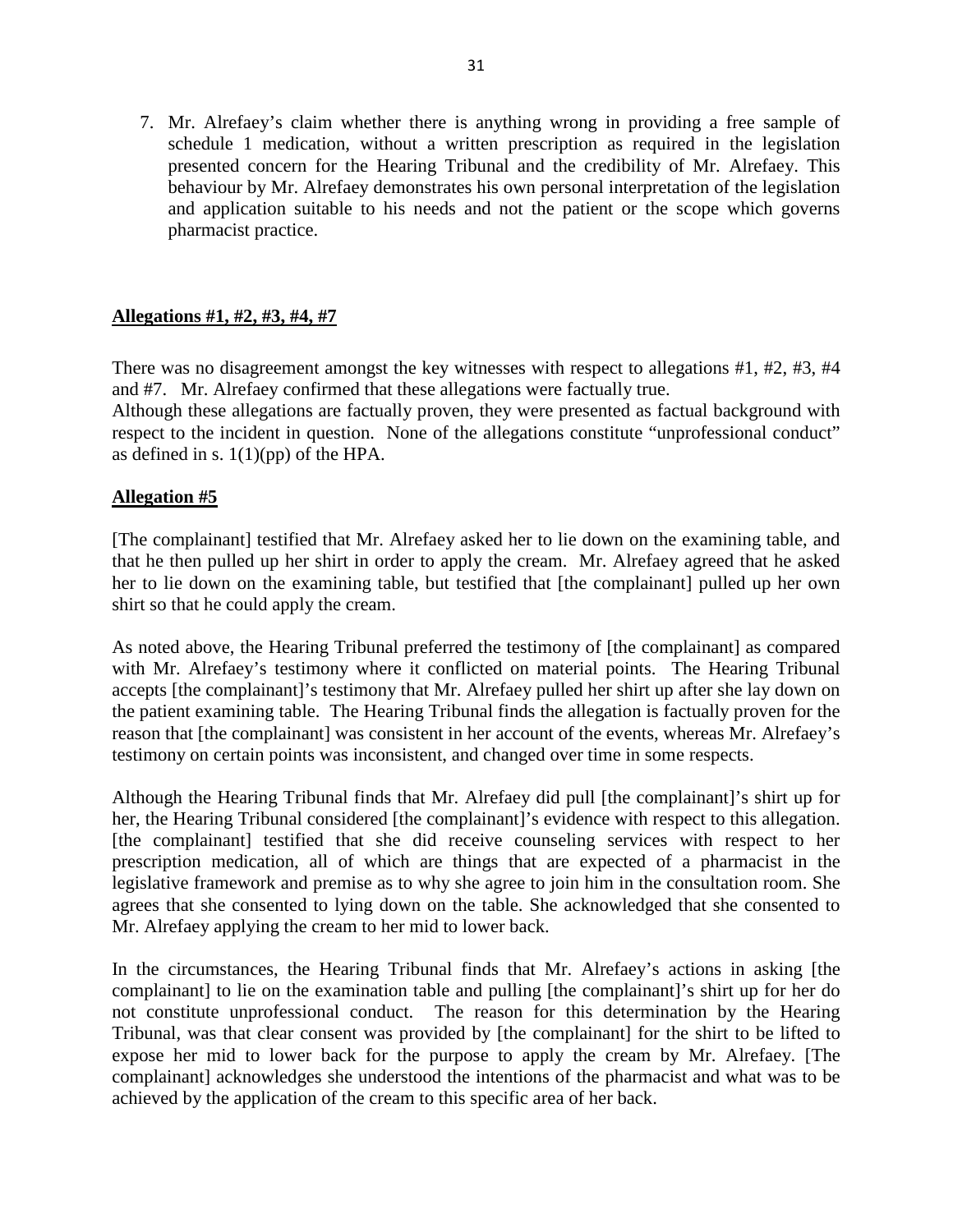#### **Allegation #6**

With respect to allegation #6, Mr. Alrefaey testified that he did not lower [the complainant]'s leggings or underwear and did not apply cream to her hips or buttocks. [The complainant] testified that Mr. Alrefaey pulled her pants and underwear down to the crease of her bum and then applied cream to her hips and the top of her buttocks. [The complainant] testified that Mr. Alrefaey did not ask her permission to lower her pants or underwear and did not obtain her consent before applying cream to her hips and buttocks.

As noted above, the Hearing Tribunal finds that Mr. Alrefaey did lower [the complainant]'s leggings below the mid-part of her buttocks, and then proceeded to lower her underwear. He then proceeded to apply cream to her hips and the top part of her buttocks without obtaining consent from [the complainant].

The Hearing Tribunal did not accept [the complainant]'s testimony that Mr. Alrefaey lowered her pants and underwear down below the crease of her bum, because the physical ability to perform this action to the degree claimed would not be possible while [the complainant] was laying prone on her stomach on the table as described. To achieve the lowering of her pants and underwear to the degree described, [the complainant] would have had to voluntarily lift her hips to permit the clothing to slide down to below the crease at the bottom of her buttocks. However, the Hearing Tribunal found that Mr. Alrefaey did lower her pants and leggings to the mid part of her buttocks. The Hearing Tribunal made this finding because of his admission of turning down the waist band of her pants on his initial interview by Mr. Krempien and that that pulling down the pants and underwear midway could be achieved with no compliance or assistance from [the complainant]

#### **Allegation #9**

With respect to allegation #9, the Hearing Tribunal found that Mr. Alrefaey's actions as outlined in allegation #6 and as described in allegation #9 occurred. These actions constituted a serious boundary violation in placing [the complainant] in a closed counselling room and then partially disrobing her and placing his hands on her, followed by inappropriate touching and clothing removal without the informed and express consent of [the complainant]

As noted above, Mr. Alrefaey lowered [the complainant]'s pants and underwear without obtaining [the complainant]'s consent, and then proceeded to apply the cream to her hips and buttocks without obtaining her consent. In considering whether this was a boundary violation, the Hearing Tribunal noted that there was no legitimate clinical reason for Mr. Alrefaey to physically apply the cream to [the complainant] in the first place. Given that there was no clinical reason for him to do so, it raises concerns with respect to Mr. Alrefaey's motive and reasons for doing so.

The Hearing Tribunal then considered whether the conduct referred to in allegation #6 and #9 constitutes "unprofessional conduct" as defined in s.  $1(1)(pp)$  of the HPA, which defines "unprofessional conduct" to include conduct that contravenes a code of ethics or standards of practice, and conduct that harms the integrity of the profession.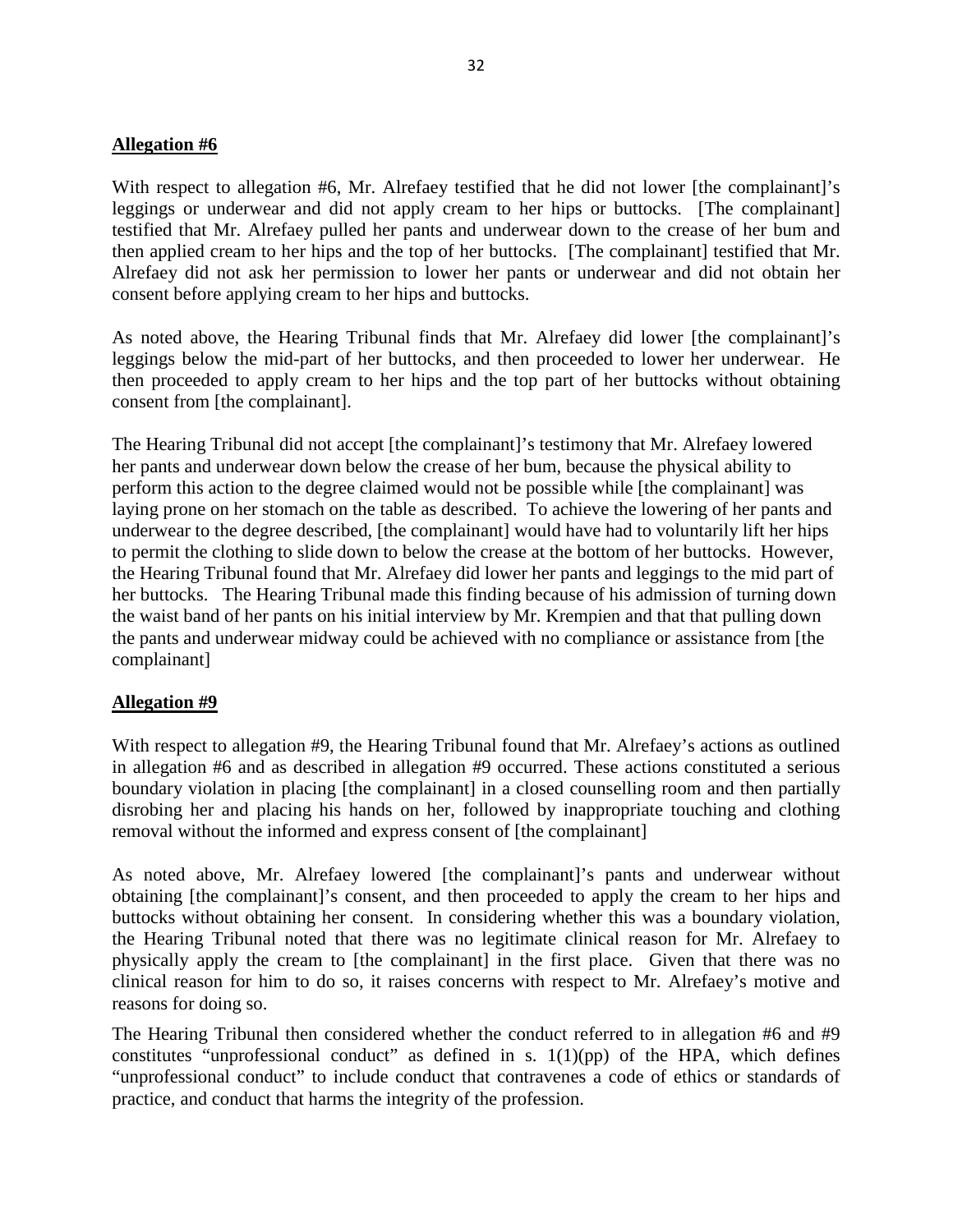The Hearing Tribunal determined that Mr. Alrefaey's conduct constituted a serious boundary violation that undermined the integrity of the profession. Moreover, Mr. Alrefaey's conduct contravened Standards 1, 2, 7, 11, 14, 17 and 18 of the Standards of Practice, and Principles 1(1, 2, 7), 2 (3,4), 3 (1, 2, 3), 5 (6), 9 (6) and 10 (1, 2) of the ACP Code of Ethics Bylaw.

The ACP's Code of Ethics established a number of key principles that pharmacists must adhere to. Pharmacists must hold the well-being of each patient to be their primary consideration, and safeguard the well-being of each patient. Pharmacists must also respect each patient's autonomy and dignity, and maintain professional relationships with their patients, including maintaining proper professional boundaries. Pharmacists must protect their patient's privacy, and recognize their own limitations.

The Standards of Practice establish that pharmacists must ask professionally, must establish and maintain appropriate relationships with their patients, and must obtain informed consent before administering a drug to a patient.

Pharmacists are expected to treat patients with dignity and respect. Pharmacists have been granted a number of privileges and rights. While they are entitled to administer drugs to patients, they must do so in a manner that is appropriate and respects a patient's boundaries. Mr. Alrefaey administered cream to the patient's hips and buttocks without obtaining informed consent when there was no clinical reason requiring him to do so. His actions in doing so clearly fell below the standard expected of members of the pharmacy profession, and clearly constitute unprofessional conduct.

## **Allegation #8**

With respect to allegation #8, the Hearing Tribunal finds that this allegation is factually proven. There was no evidence that a prescription was reduced to writing for the 10% Diclofenac, 2% Cyclobenzaprine, and 2% Lidocaine cream. Section 31(2) of the *Pharmacy and Drug Act*  indicates that Schedule 1 drugs may be compounded, dispensed or sold only pursuant to a prescription. The fact that only a few milligrams were on hand is irrelevant, since a prescription is required for any Schedule 1 drug regardless of the quantity involved. There also is no differentiation between Schedule 1 medications, meaning that one schedule medication is safer than another and is exempt from the regulations and control of Schedule 1 medications.

Prior to issuing a prescription, it is the responsibility of the pharmacist with Additional Prescribing Authorization, to ensure when prescribing any Schedule 1 medication that an appropriate assessment is performed and the determination of that assessment is documented in its' entirety is completed. Not only whether the medication is appropriate for the condition identified and the absence of potential drug interactions, but also the ability for the patient to self-administer the medication once dispensed. In the case of [the complainant] many gaps in the assessment documentation were identified. Specifically the appropriateness of an external cream formulation for the [the complainant] versus and internal administered dosage form, and documentation respective the physical assessment whether [the complainant] was capable to selfadministering the cream once dispensed.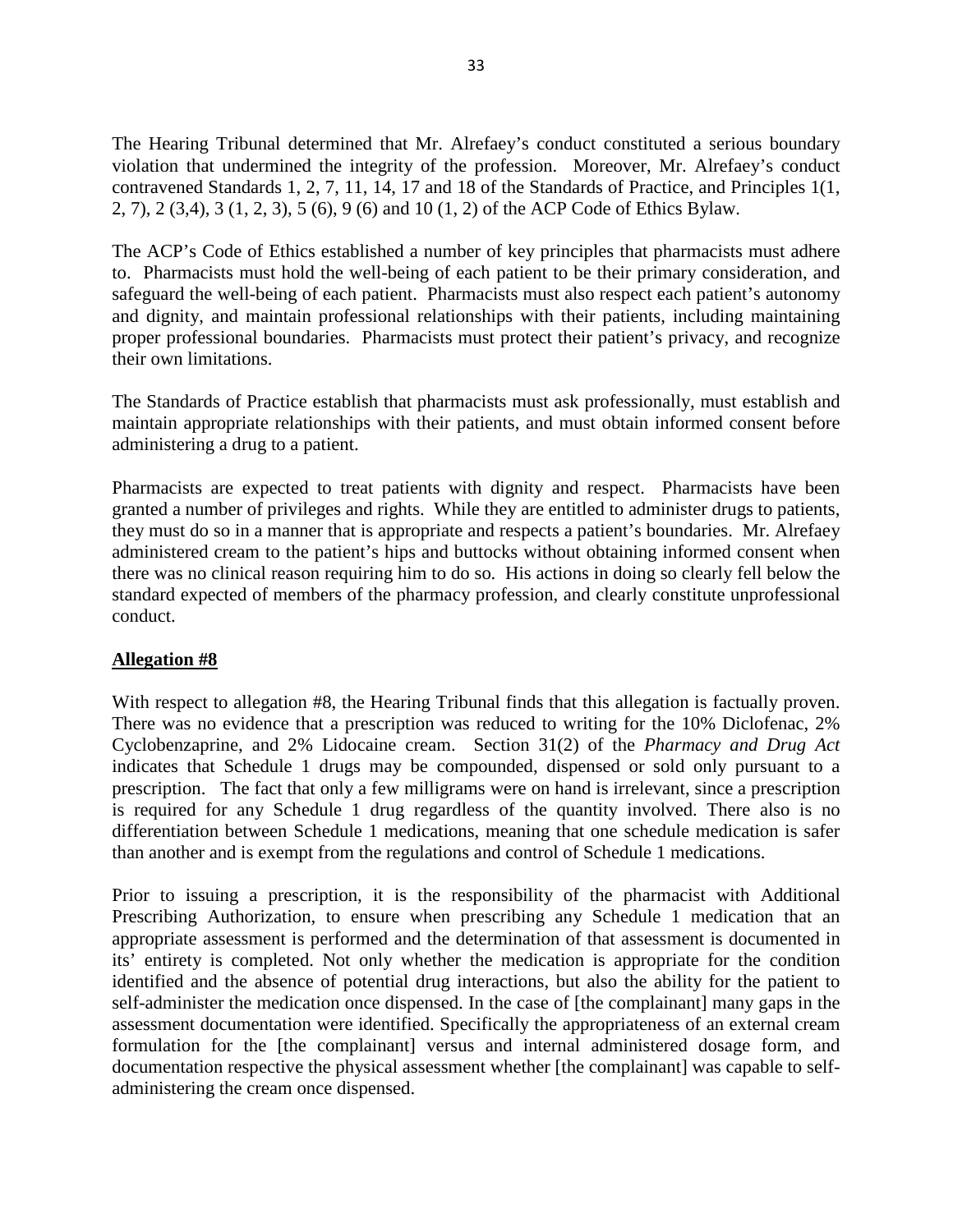Mr. Alrefaey acknowledged during his interview with Mr. Krempien and in his testimony at the hearing that he did not follow the prescribing process as per the Regulations required of pharmacists with APA certification. Mr. Alrefaey identified that a complete assessment, while performed in his opinion, was not accurately captured in its' entirety in the patient record, a prescription was not reduced to writing and no labeling of the product was done prior to dispensing to [the complainant]

In finding that this allegation is proven, the Hearing Tribunal specifically considered Mr. Alrefaey's submission that there is nothing that prohibits a pharmacists from providing patients with a free sample. The Hearing Tribunal agrees that there is nothing that precludes a pharmacist from giving a patient a sample or any drug free of charge. However, the allegation does not speak to whether it is appropriate to provide a Schedule 1 medication at no charge to the patient, but rather relates to whether the legislative requirements were followed, enabling the clinical best interests and safety of the patient as required in the legislation to be maintained. Mr. Alrefaey did not prescribe the Schedule 1 drug, submitting that it was unnecessary because it was a sample. However, the *Pharmacy and Drug Act* requires Schedule 1 drugs to be prescribed pursuant to a prescription. The Hearing Tribunal finds that, conversely, Schedule 1 drugs cannot be prescribed (or administered) unless a prescription has been written. Mr. Alrefaey is a prescribing pharmacist, he would be the one who would be responsible for creating that prescription and he failed to do so.

The Hearing Tribunal then considered whether the conduct in issue concerning allegation #8 constitutes "unprofessional conduct" as defined in s.  $1(1)(pp)$  of the HPA. The Hearing Tribunal determined that Mr. Alrefaey's conduct contravened was unprofessional because it undermined the integrity of the profession; was contrary to accepted pharmacist practice and ethical standards; did not take sufficient and reasonably expected precautions to care for his patient; showed a serious disregard of his duties as a pharmacist to his patient, the Alberta College of Pharmacists and to the public which relies upon the integrity and competence of pharmacists as members of a self-regulating profession.

Specifically, the Hearing Tribunal found that Mr. Alrefaey's conduct breached a number of provisions of the ACP's Code of Ethics.

Principle 1 requires the pharmacist to hold the well-being of each patient to be the primary consideration. By not following the legislative requirements in prescribing a Schedule 1 medication, [the complainant] was put at a potential risk for harm.

Principle 10(1) requires pharmacists to act with honesty and integrity, and comply with both the letter and the spirit of the law that governs the practice of pharmacy and the operation of pharmacies.

By Mr. Alrefaey's own admission, he did not follow the legislative requirements of an APA pharmacist in the prescribing and dispensing of a Schedule 1 medication, by not fully documenting the assessment of [the complainant] in the patient record, reduce the prescription to writing and labeling the Schedule 1 medication that he dispensed.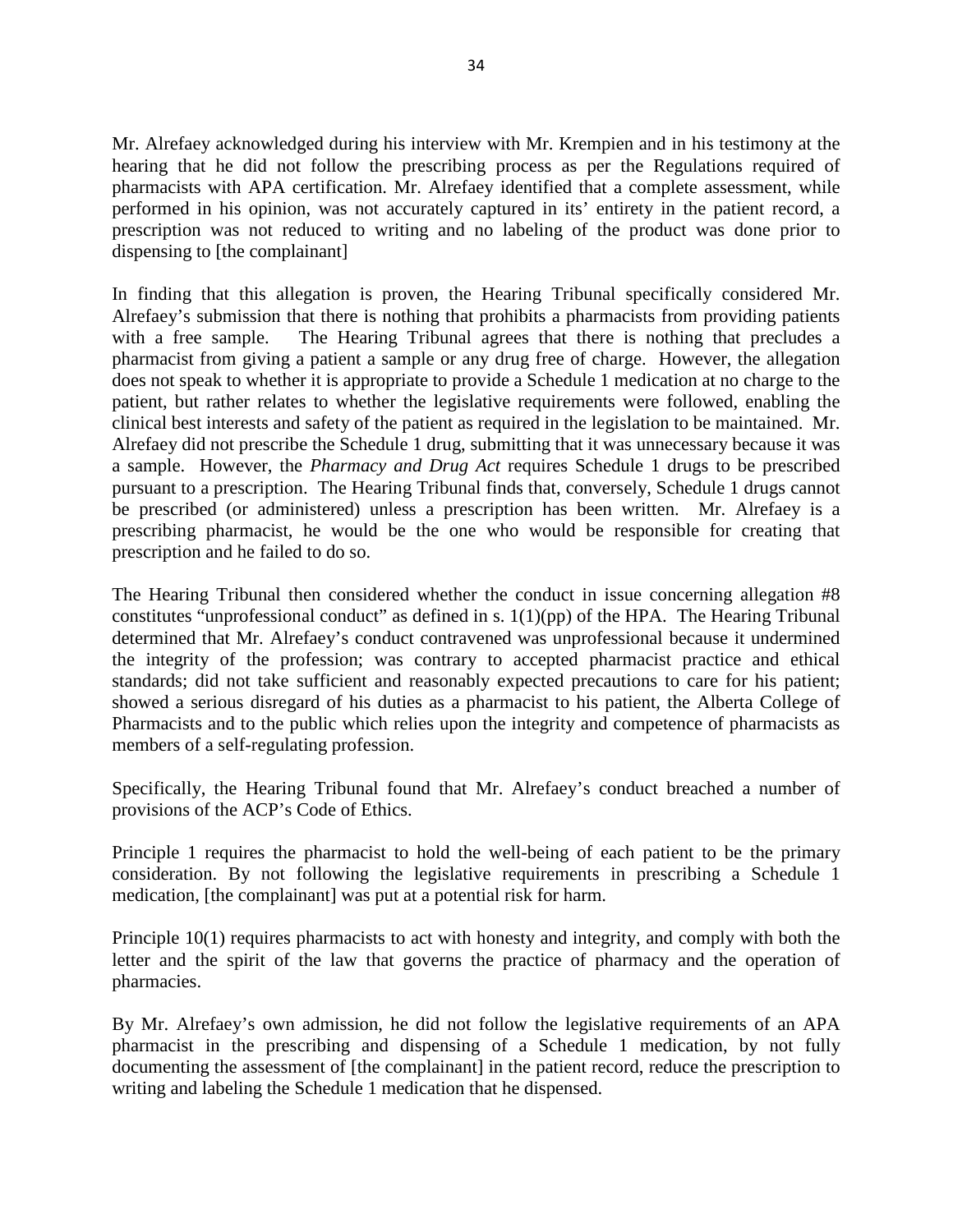In addition, the Hearing Tribunal found that Mr. Alrefaey's conduct in relation to allegation #8 breached a number of the Standards of Practice.

Standard of Practice 1.1 requires pharmacists to practice in accordance with the law, including the *Pharmacy and Drug Act.* By Mr. Alrefaey's own admission, he did not follow the legislative requirements of an APA pharmacist in the prescribing and dispensing of a Schedule 1 medication, by not reducing the prescription to writing and labeling the Schedule 1 medication that he dispensed.

Standard of Practice 7 provides that each time a pharmacist dispenses a Schedule 1 drug, the pharmacist must ensure that:

a) the prescription is filled correctly, b) appropriate dispensing procedures are used, c) the drug or blood product is packaged properly, d) the container is labeled properly, and e) a final check is performed.

Section 7.5 of Standard of Practice 7 establishes rules with respect to proper labeling. A pharmacist or a pharmacy technician who dispenses a drug or blood product must ensure that the container in which the drug or blood product is dispensed has a label that is clearly legible and includes the following:

a) the name of the patient for whom the drug or blood product is dispensed;

b) the name, address and telephone number of the pharmacy;

c) the name of the prescriber of the drug or blood product;

d) a description of the drug or blood product in English by:

i. generic name, strength and the identity of the manufacturer for single entity drugs;

ii. generic name, strength and the identity of the manufacturer for combination drugs, where possible, or the brand name and strength;

iii. name of compounded drugs or ingredients and strength; or

iv. in the case of a blood product, the name of the blood product;

e) instructions for the use of the drug or blood product;

- f) a unique prescription number;
- g) the date the drug or blood product was dispensed;
- h) the quantity of the drug or blood product dispensed; and

i) the number of refills remaining if applicable.

Subsection 7.5 was completely ignored and not performed by Mr. Alrefaey.

Standard of Practice 11 states that a pharmacist who prescribes a Schedule 1 drug or blood product must understand the regulatory framework in relation to pharmacist prescribing and must comply with it.